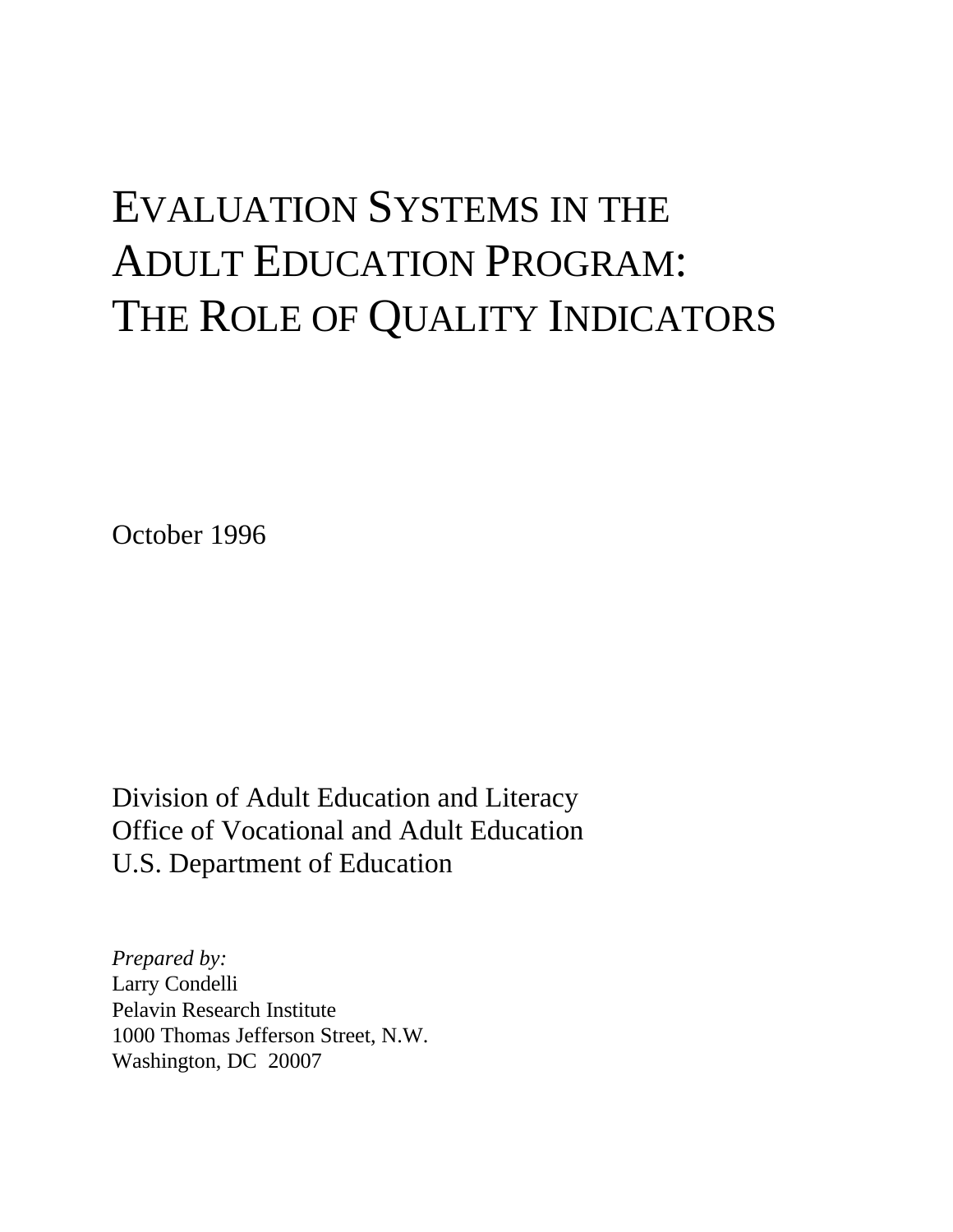# **TABLE OF CONTENTS**

| Appendix |
|----------|

# **LIST OF FIGURES**

| Figure 1. | Framework for Developing Quality Indicators, Measures, and Standards: |  |
|-----------|-----------------------------------------------------------------------|--|
| Figure 2. | Number of States Developing and Implementing Measures and Standards   |  |
| Figure 3. | Number of States by Current of Planned Use of Measures of Quality     |  |

# **LIST OF TABLES**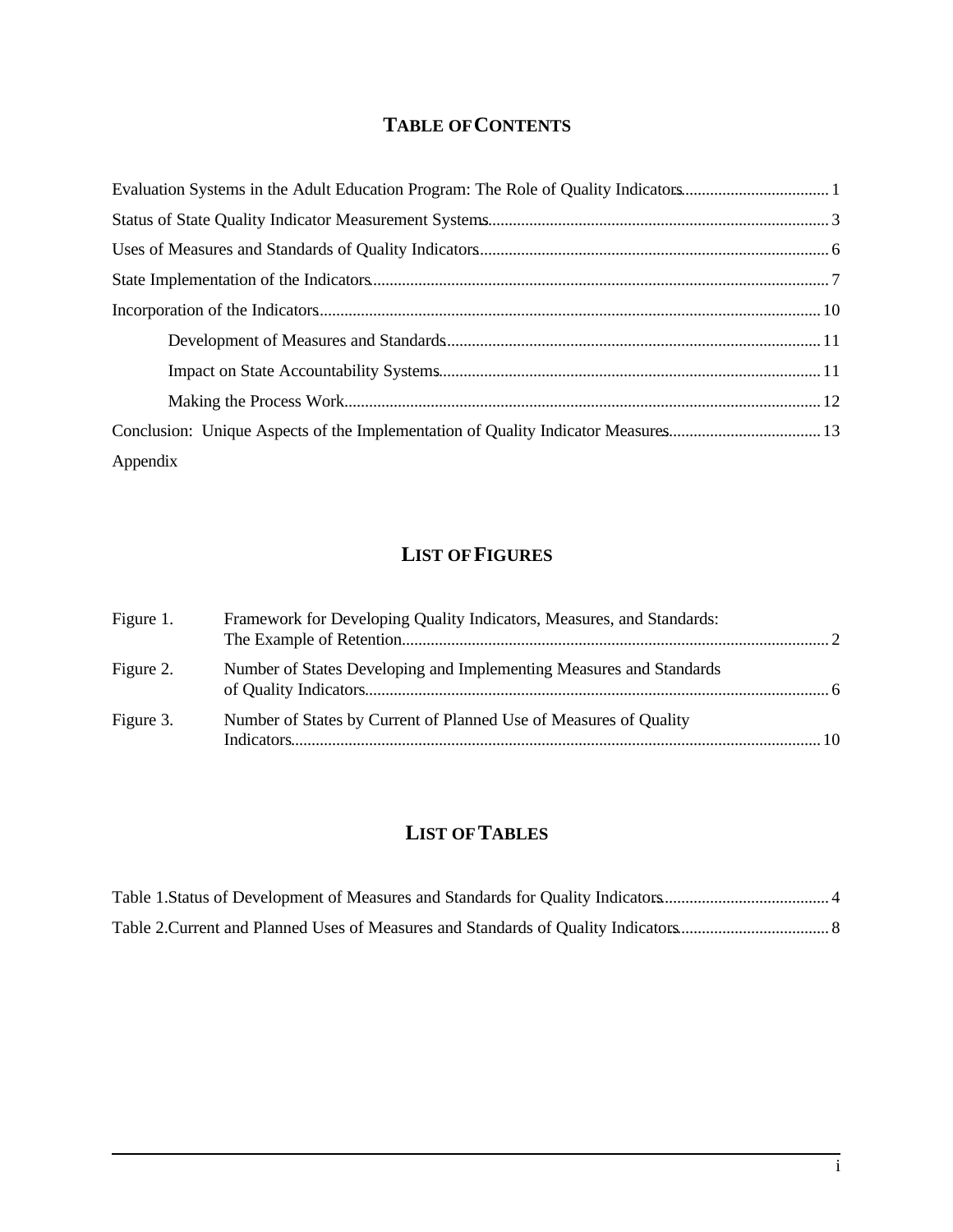# **EVALUATION SYSTEMS IN THE ADULT EDUCATION PROGRAM: THE ROLE OF QUALITY INDICATORS**

Like other publicly funded programs, adult education has faced increasing demands to demonstrate its effectiveness and the value of the instruction it offers. Over the last several years, amendments to the Adult Education Act, the federal legislation governing the adult education program, have strengthened accountability requirements. The 1988 reauthorization of the Act increased state requirements for local program evaluation by specifying six topic areas that evaluation should address and by mandating the use of standardized test scores in evaluation. The National Literacy Act of 1991 took a further step by requiring states to develop indicators of program quality within two years and to use them in evaluation of their local programs. The indicators were to assessprograms' success in recruitment, retention and improving students' literacy skills. The Act also required the Department of Education to develop model indicators of program quality to guide states in the development of the indicators.

Fulfilling its legislative mandate, the Division of Adult Education and Literacy (DAEL) published *Model Indicators of Program Quality for Adult Education Programsin* 1992 that presented eight quality indicators. Besides addressing the three required topic areas, the indicators described elements of quality for program planning, curriculum and instruction, staff development and support services. Within the next year, all states had revised their state plans to incorporate the quality indicators they had developed.

Besides presenting the indicators themselves, DAEL's publication also provided a general framework to guide states' development and use of the indicators. The framework distinguished indicators from measures and performances standards, and related them in a hierarchical, four-step process:

- 1. *Select topic areasto focus indicators.* The National Literacy Act required indicators in recruitment, retention and literacy gains. However, states had the option to add other topics.
- 2. *Develop quality indicators in each topic area.* A quality indicator was defined as a variable that reflects efficient and effective performance of the adult education program.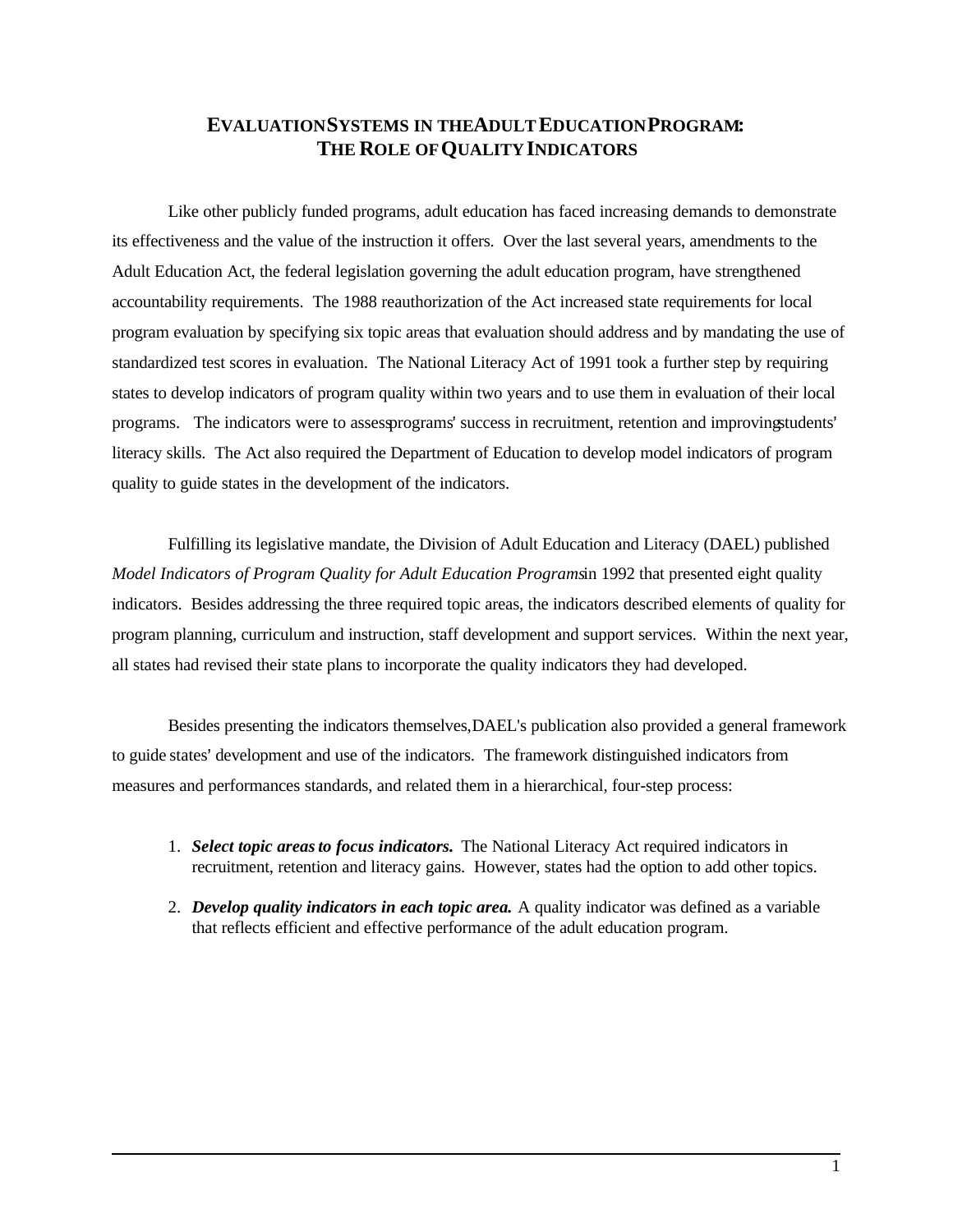- 3. *Establish measures for each indicator.* A measure is a way to assess the indicator in an observable and quantifiable way.
- 4. *Develop performance standards for each measure.* A performance standard was described as a level of acceptable performance on the measure, stated as a specific numeric criterion.

Figure 1 demonstrates the use of the framework for the topic of student retention in the program. In this example, the model indicator *students remain in the program long enough to meet their educational needs* is measured by hours of instruction received, with a performance standard of 50 hours of instruction.

# **Figure 1**

# **Framework for Developing Quality Indicators, Measures, and Standards: The Example of Retention**

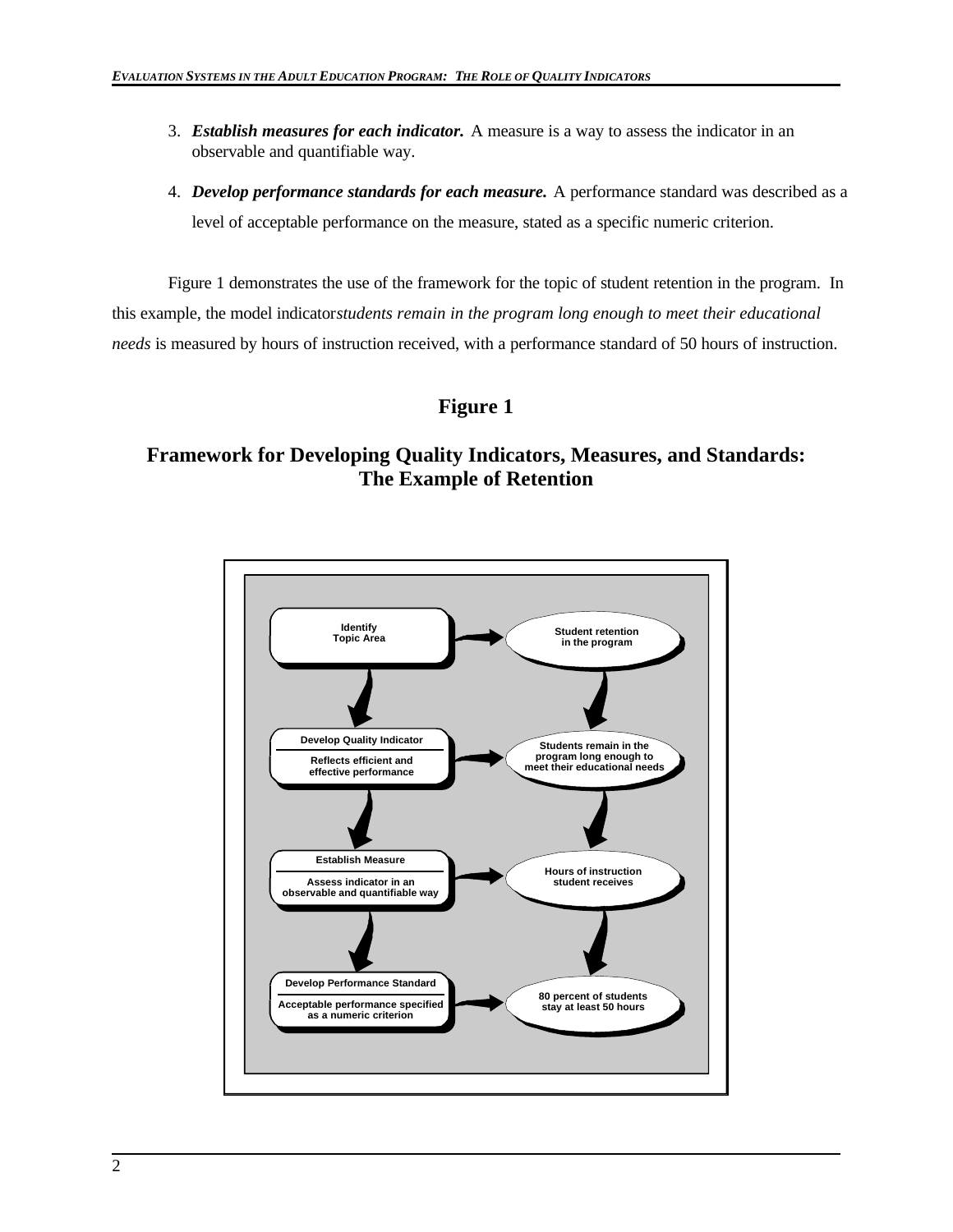Since their adoption, the quality indicators have become central to the program evaluation systems of most states. The indicators have helped states define the components of program quality and enabled them to develop measures for evaluating programs to ensure effective practice. This paper presents a summary of state implementation of the quality indicators, focusing on the development of measures and standards for the indicators and the impact they have had on state accountability systems and program quality. The paper also discusses how states are using the quality indicators and presents a summary of the indicator measurement systems in six states.

#### **Status of State Quality Indicator Measurement Systems**

The National Literacy Act stipulated only that states develop indicators of program quality in the areas of recruitment, retention and literacy gains. A review of the 1993 amendments to state plans, however, revealed that states developed indicators that were very similar, and in some cases identical, to the broader DAEL model indicators. All states have gone beyond the three required topics and developed indicators in areas of program planning, staff development and curriculum. Most states have also developed indicators of support services and a few states have indicators in such diverse areas as fiscal responsibility and facilities and materials.

States also were required only to develop indicators of program quality to complete the first two steps of the indicator framework. A review of state activities in this area in early 1996, however, shows that the states have adopted the DAEL framework fully and continued, or are still continuing, the process through the development of measures and performance standards.

Table 1 shows state-by-state results of this review for 49 states, the District of Columbia and Puerto Rico and Figure 2 aggregates the findings across states. A majority of states have completed the indicator measures and standards development process. Almost two-thirds of the states have implemented measures of the quality indicators and about half of the states have accompanying performance standards to these measures. An additional 10 states have developed, but not yet implemented, the measures and 8 states have developed, but not yet implemented performance standards. All states have at least begun the development of measures and all but five states have at least begun the development of performance standards.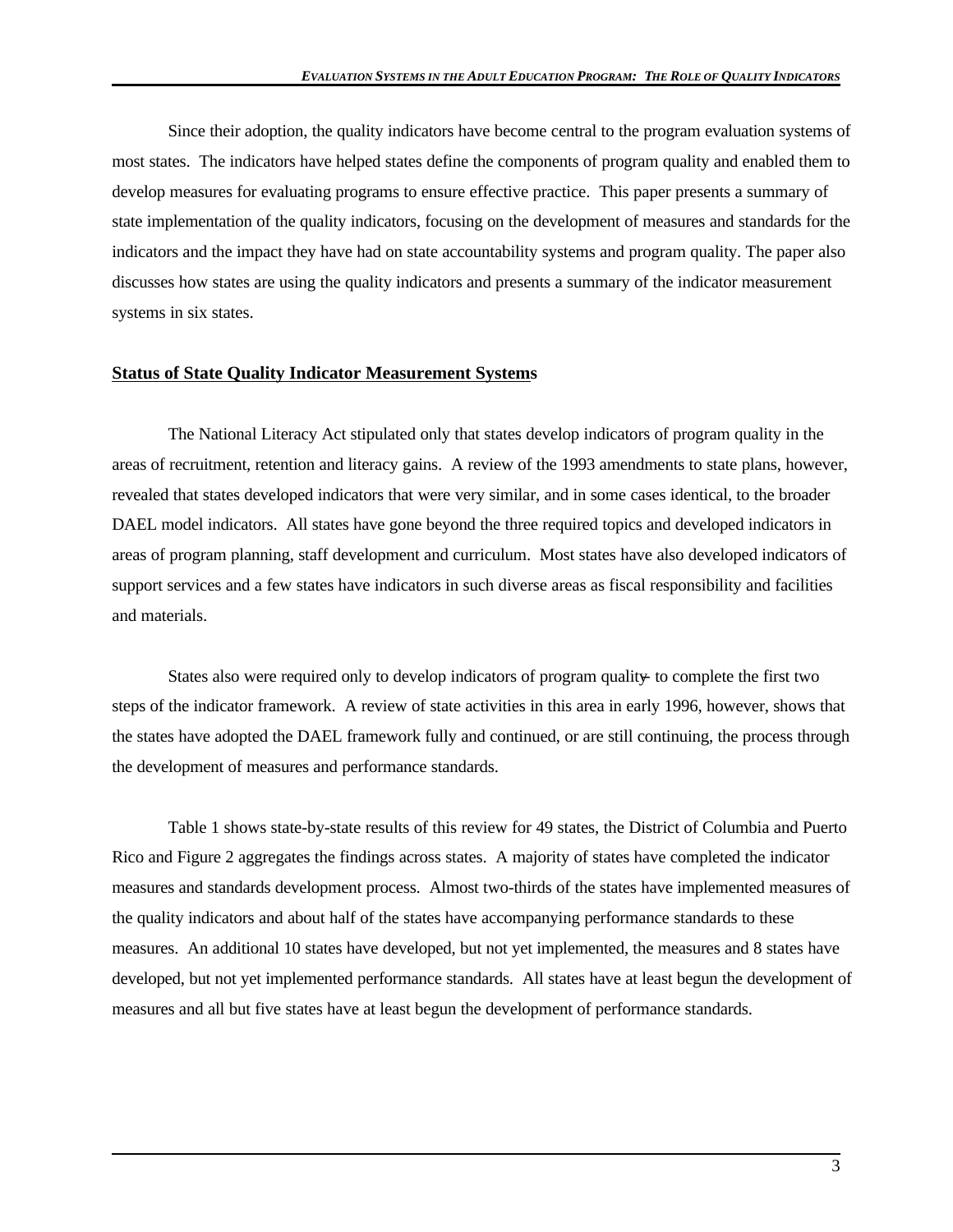# **Table 1**

# **Status of Development of Measures and Standards for Quality Indicators**

| <b>State</b>         |                                    | <b>Measures</b>               |                                             | <b>Standards</b>                   |                               |                                   |  |
|----------------------|------------------------------------|-------------------------------|---------------------------------------------|------------------------------------|-------------------------------|-----------------------------------|--|
|                      | <b>Beginning</b><br><b>Efforts</b> | Developed, Not<br>Implemented | Implemented                                 | <b>Beginning</b><br><b>Efforts</b> | Developed, Not<br>Implemented | Implemented                       |  |
| AREA I               |                                    |                               |                                             |                                    |                               |                                   |  |
| Connecticut          |                                    |                               | $\bullet$                                   |                                    |                               | $\bullet$                         |  |
| Delaware             |                                    | $\bullet$                     |                                             | $\bullet$                          |                               |                                   |  |
| District of Columbia |                                    | $\bullet$                     |                                             |                                    | $\bullet$                     |                                   |  |
| Maine                |                                    | ●                             |                                             |                                    | ●                             |                                   |  |
| Maryland             |                                    |                               |                                             |                                    |                               |                                   |  |
| Massachusetts        |                                    |                               |                                             |                                    |                               |                                   |  |
| New Hampshire        |                                    |                               |                                             |                                    | ●                             |                                   |  |
| New York             |                                    | $\bullet$                     |                                             |                                    |                               |                                   |  |
| Pennsylvania         | $\bullet$                          |                               |                                             | $\bullet$                          |                               |                                   |  |
| Puerto Rico          | $\bullet$                          |                               |                                             | $\bullet$                          |                               |                                   |  |
| Rhode Island         |                                    |                               |                                             |                                    |                               |                                   |  |
| Vermont              |                                    |                               |                                             |                                    |                               |                                   |  |
| <b>AREA II</b>       |                                    |                               |                                             |                                    |                               |                                   |  |
| Alabama              |                                    |                               | ●                                           | $\bullet$                          |                               |                                   |  |
| Arkansas             |                                    |                               |                                             |                                    |                               |                                   |  |
| Florida              |                                    |                               |                                             |                                    |                               |                                   |  |
| Georgia              |                                    |                               |                                             |                                    |                               |                                   |  |
| Kentucky             |                                    |                               |                                             |                                    |                               |                                   |  |
| Louisiana            | $\bullet$                          |                               |                                             |                                    |                               |                                   |  |
| Mississippi          |                                    | $\bullet$                     |                                             |                                    | $\bullet$                     |                                   |  |
| North Carolina       |                                    |                               | n                                           |                                    |                               |                                   |  |
| Oklahoma             |                                    | $\bullet$                     |                                             |                                    | $\bullet$                     |                                   |  |
| South Carolina       |                                    |                               | $\mathord{\bullet}^{\scriptscriptstyle{1}}$ |                                    |                               | $\bullet^{\scriptscriptstyle{1}}$ |  |
| Tennessee            |                                    |                               | $\bullet$                                   |                                    |                               | $\bullet$                         |  |
| Texas                |                                    |                               | $\bullet$                                   | $\bullet$                          |                               |                                   |  |
| Virginia             |                                    |                               | $\bullet$                                   |                                    |                               | $\bullet$                         |  |
| West Virginia        |                                    |                               | $\bullet$                                   |                                    |                               |                                   |  |
| <b>AREA III</b>      |                                    |                               |                                             |                                    |                               |                                   |  |
| Illinois             |                                    | $\bullet$                     |                                             | $\bullet$                          |                               |                                   |  |
|                      |                                    |                               |                                             |                                    |                               |                                   |  |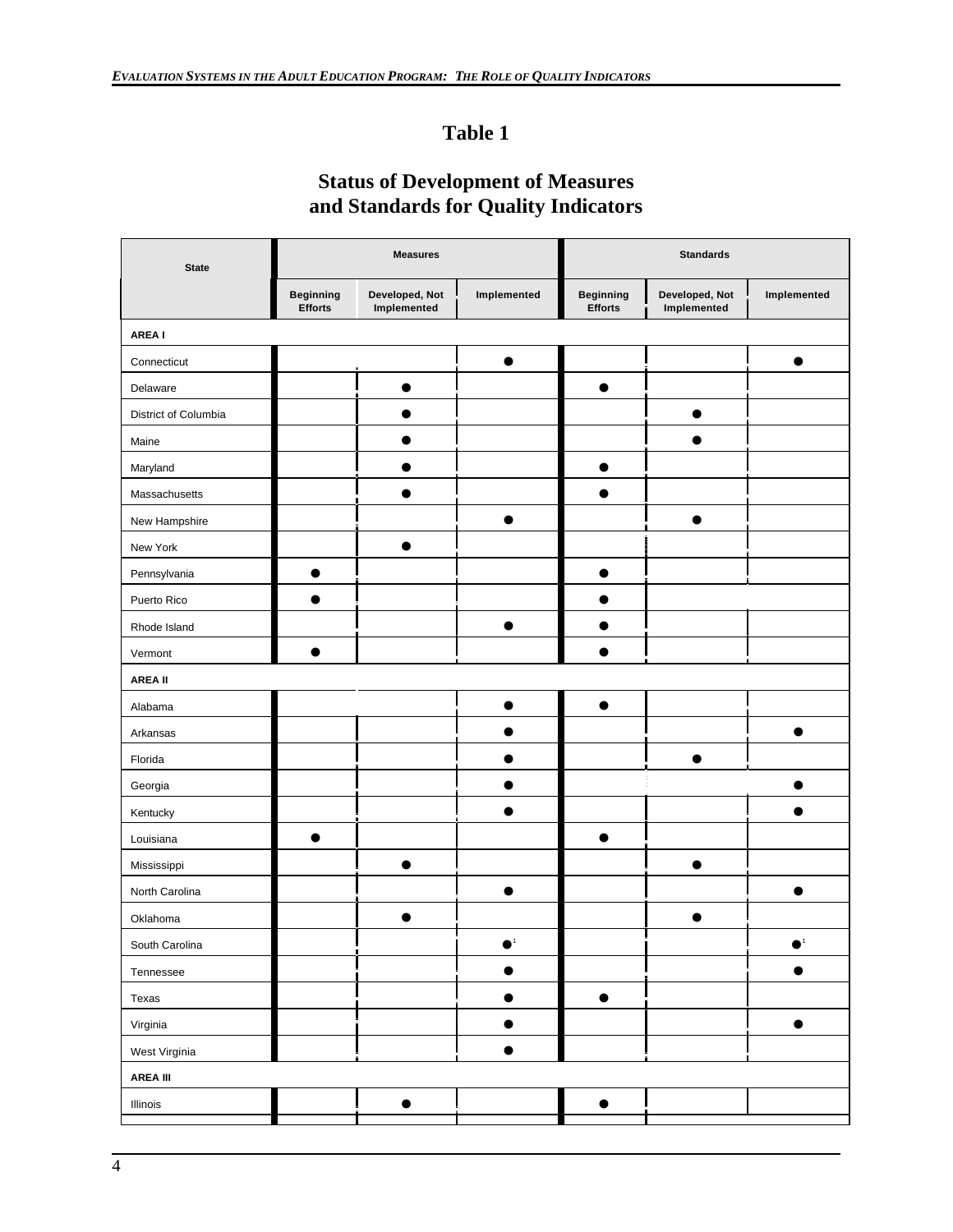# **Table 1** *(continued)*

# **Status of Development of Measures and Standards for Quality Indicators**

| <b>State</b>   |                                    | <b>Measures</b>               |             | <b>Standards</b>                   |                               |             |  |
|----------------|------------------------------------|-------------------------------|-------------|------------------------------------|-------------------------------|-------------|--|
|                | <b>Beginning</b><br><b>Efforts</b> | Developed, Not<br>Implemented | Implemented | <b>Beginning</b><br><b>Efforts</b> | Developed, Not<br>Implemented | Implemented |  |
| Indiana        |                                    |                               | $\bullet$   | $\bullet$                          |                               |             |  |
| lowa           |                                    |                               |             |                                    |                               |             |  |
| Kansas         |                                    |                               |             |                                    |                               |             |  |
| Michigan       |                                    |                               | $\bullet^1$ |                                    |                               | $\bullet^1$ |  |
| Minnesota      | $\bullet$                          |                               |             |                                    |                               |             |  |
| Missouri       |                                    |                               |             |                                    |                               |             |  |
| Nebraska       |                                    |                               |             |                                    |                               | Î           |  |
| North Dakota   |                                    |                               |             |                                    |                               |             |  |
| Ohio           |                                    |                               |             |                                    |                               |             |  |
| South Dakota   |                                    |                               |             |                                    |                               |             |  |
| Wisconsin      |                                    |                               |             |                                    |                               |             |  |
| <b>AREA IV</b> |                                    |                               |             |                                    |                               |             |  |
| Alaska         |                                    |                               |             |                                    |                               |             |  |
| Arizona        |                                    |                               |             |                                    |                               |             |  |
| California     |                                    |                               |             |                                    | ●                             |             |  |
| Colorado       |                                    |                               |             |                                    |                               |             |  |
| Hawaii         |                                    |                               |             |                                    |                               |             |  |
| Idaho          |                                    |                               |             | $\bullet$                          |                               |             |  |
| Montana        |                                    |                               |             |                                    |                               |             |  |
| Nevada         |                                    |                               |             |                                    |                               |             |  |
| New Mexico     | $\bullet$                          |                               |             | $\bullet$                          |                               |             |  |
| Oregon         |                                    |                               |             |                                    |                               | ●           |  |
| Utah           |                                    |                               |             |                                    |                               |             |  |
| Washington     |                                    |                               |             |                                    | $\bullet$                     |             |  |
| Wyoming        | $\bullet$                          |                               |             |                                    |                               |             |  |

1Measures and standards implemented on a pilot test basis.

NOTE: Blank row indicates the state has not yet begun developing measures or standards.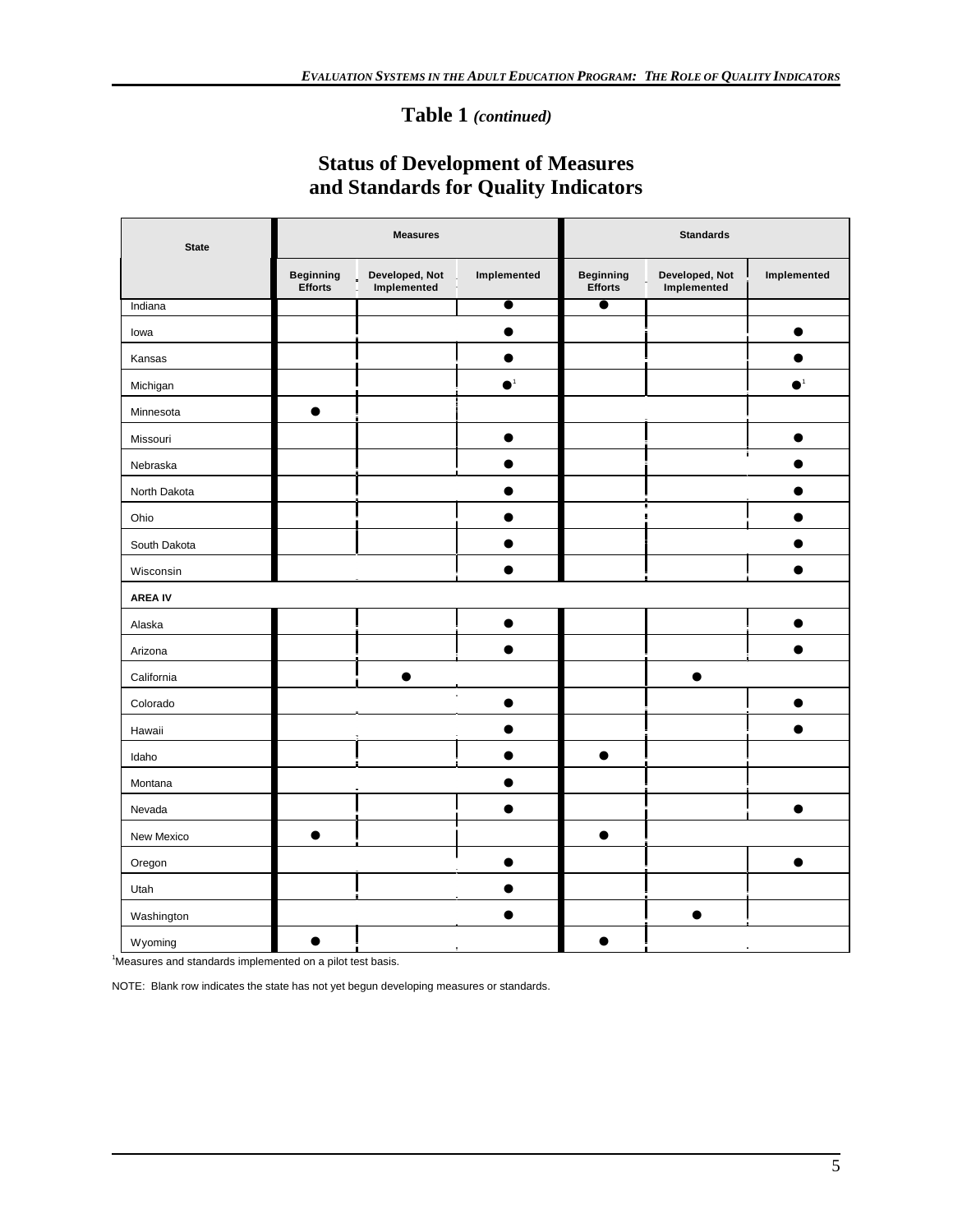# **Figure 2**

# **Number of States Developing and Implementing Measures and Standards of Quality Indicators**



**Uses of Measures and Standards of Quality Indicators**

The National Literacy Act is vague concerning how states are to use the indicators of program quality, specifying only that states are to use them to evaluate program effectiveness. While states do use indicator measures in this way, our review of the implementation of the indicators revealed three additional uses:

- *For program funding decisions*Local program performance on indicator standards can affect state decisions about continued funding.
- **T** *To identify technical assistance needs.* **States can use measures and standards to identify** local programs that need assistance and the areas where assistance is needed.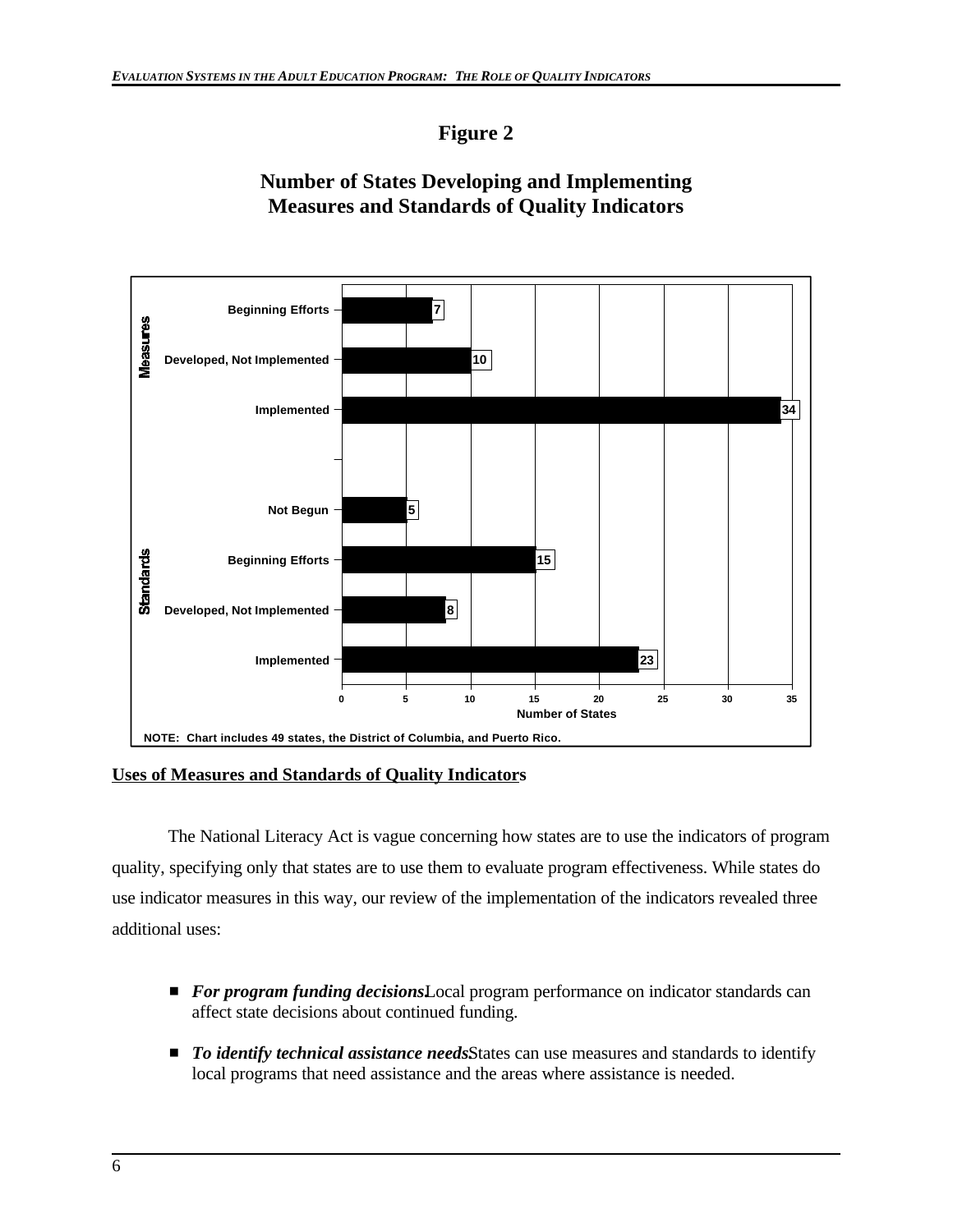**F** *For program improvement.* **By examining measures and standards for programs overall, the** state can assess areas of strength and weakness in their delivery system and target weak areas for improvement. For example, measures could reveal that local programs are not meeting their recruitment targets, signaling the need for state redirection in this area.

Table 2 shows how each state uses or plans to use indicator measures and standards and Figure 3 summarizes uses across states. Perhaps most surprising, 13 states currently use, and an additional 15 states plan to use, the measures and standards in program funding decisions. Local programs in these states could lose all or some of their state funding if they fall below indicator standards. States that use indicator measures in funding decisions give programs one to two years to correct problems identified through the measures and only terminate funding if the program's problems continue past that time. The widespread use of the indicators for funding decisions demonstrates how seriously states have adopted the indicator system as a means of providing quality programming.

As required by legislation, virtually all states use indicator measures to evaluate program effectiveness. Almost all states also use the indicators to promote program improvement and to identify technical assistance needs of local programs.

## **State Implementation of the Indicators**

As with other aspects of the quality indicators, the National Literacy Act leaves implementation of the quality indicators to the states, specifying only that the indicators should be incorporated into states' evaluation systems. The DAEL publication on the indicators also does not address implementation, but allows the states flexibility to use the process in the way that best meets their needs. To gain a more detailed understanding of how states have implemented indicator measures and standards, we contacted 10 of the 23 states that reported that they had fully implemented both measures and standards. The state directors in these states described how the indicators have been incorporated into the state's evaluation system, how the state developed measures and standards, and their impact on state accountability systems. The state directors also offered their opinions on what made the process work in their states.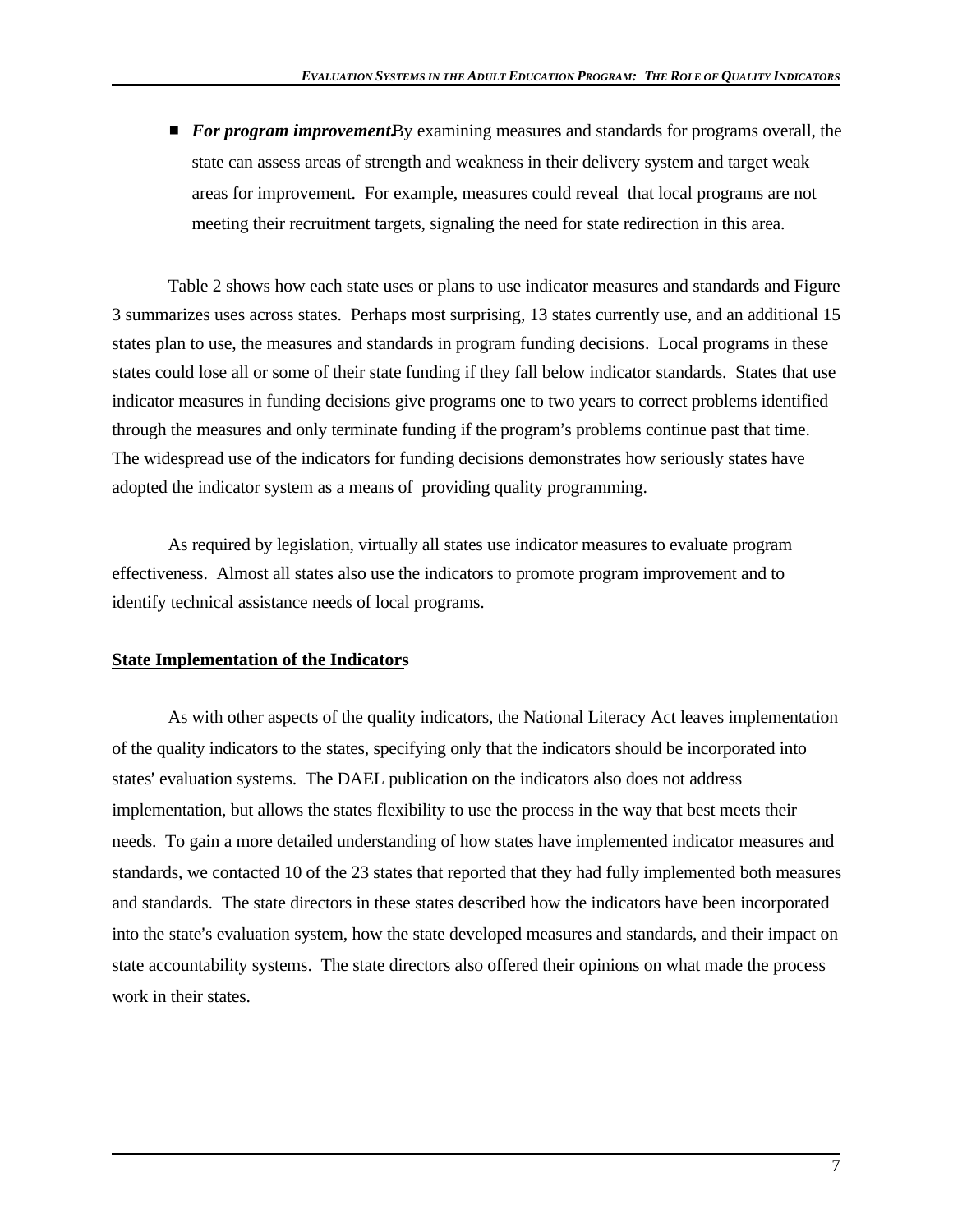# **Table 2**

# **Current and Planned Uses of Measures and Standards of Quality Indicators**

| <b>State</b>         | Use For:         |                |                         |                       |                                |                |                                 |                |
|----------------------|------------------|----------------|-------------------------|-----------------------|--------------------------------|----------------|---------------------------------|----------------|
|                      | <b>Funding</b>   |                | Program<br>Improvement  |                       | <b>Technical</b><br>Assistance |                | Program<br><b>Effectiveness</b> |                |
|                      | Currently<br>Use | Plan to<br>Use | <b>Currently</b><br>Use | Plan to<br><b>Use</b> | Currently<br><b>Use</b>        | Plan to<br>Use | Currently<br>Use                | Plan to<br>Use |
| <b>AREA I</b>        |                  |                |                         |                       |                                |                |                                 |                |
| Connecticut          | $\bullet$        |                | $\bullet$               |                       | $\bullet$                      |                | $\bullet$                       |                |
| Delaware             |                  | $\bullet$      | $\bullet$               |                       |                                | $\bullet$      | $\bullet$                       |                |
| District of Columbia |                  | $\bullet$      |                         | $\bullet$             |                                |                |                                 | 0              |
| Maine                |                  | $\bullet$      |                         | $\bullet$             |                                | $\bullet$      |                                 | ●              |
| Maryland             |                  |                |                         |                       |                                |                |                                 |                |
| Massachusetts        | $\bullet$        |                | $\bullet$               |                       | $\bullet$                      |                | $\bullet$                       |                |
| New Hampshire        |                  |                |                         | $\bullet$             |                                | $\bullet$      |                                 |                |
| New York             |                  |                |                         | $\bullet$             |                                | $\bullet$      |                                 |                |
| Pennsylvania         |                  | $\bullet$      |                         |                       |                                | $\bullet$      |                                 |                |
| Puerto Rico          |                  |                |                         |                       |                                |                |                                 |                |
| Rhode Island         |                  | $\bullet$      | $\bullet$               |                       | $\bullet$                      |                | $\bullet$                       |                |
| Vermont              |                  | $\bullet$      |                         | $\bullet$             |                                | $\bullet$      |                                 | $\bullet$      |
| <b>AREA II</b>       |                  |                |                         |                       |                                |                |                                 |                |
| Alabama              | $\bullet$        |                |                         |                       | $\bullet$                      |                |                                 |                |
| Arkansas             |                  |                | ●                       |                       | $\bullet$                      |                | œ                               |                |
| Florida              | $\bullet$        |                | ●                       |                       | $\bullet$                      |                |                                 |                |
| Georgia              |                  |                |                         |                       |                                |                | е.                              |                |
| Kentucky             | $\bullet$        |                |                         |                       | $\bullet$                      |                | ●                               |                |
| Louisiana            |                  |                |                         | $\bullet$             |                                | $\bullet$      |                                 | $\bullet$      |
| Mississippi          |                  |                | $\bullet$               |                       | $\bullet$                      |                |                                 |                |
| North Carolina       |                  |                |                         |                       |                                |                |                                 |                |
| Oklahoma             |                  | $\bullet$      | ●                       |                       | $\bullet$                      |                | ●                               |                |
| South Carolina       |                  | 0              |                         | 0                     |                                | $\bullet$      |                                 |                |
| Tennessee            |                  | $\bullet$      | $\bullet$               |                       | $\bullet$                      |                | $\bullet$                       |                |
| Texas                |                  |                |                         |                       |                                |                |                                 |                |
| Virginia             |                  |                | $\bullet$               |                       | $\bullet$                      |                | $\bullet$                       |                |
| West Virginia        | $\bullet$        |                | $\bullet$               |                       | $\bullet$                      |                | $\bullet$                       |                |
| <b>AREA III</b>      |                  |                |                         |                       |                                |                |                                 |                |
| Illinois             |                  | $\bullet$      | $\bullet$               |                       |                                | $\bullet$      |                                 | $\bullet$      |
| Indiana              |                  |                |                         | $\bullet$             |                                | $\bullet$      |                                 |                |
| lowa                 |                  |                |                         | $\bullet$             |                                | $\bullet$      |                                 | $\bullet$      |
| Kansas               |                  |                | $\bullet$               |                       | $\bullet$                      |                | $\bullet$                       |                |
| Michigan             |                  |                | $\bullet$               |                       | $\bullet$                      |                | $\bullet$                       |                |
| Minnesota            |                  |                |                         | $\bullet$             |                                | $\bullet$      |                                 | $\bullet$      |
|                      |                  |                |                         |                       |                                |                |                                 |                |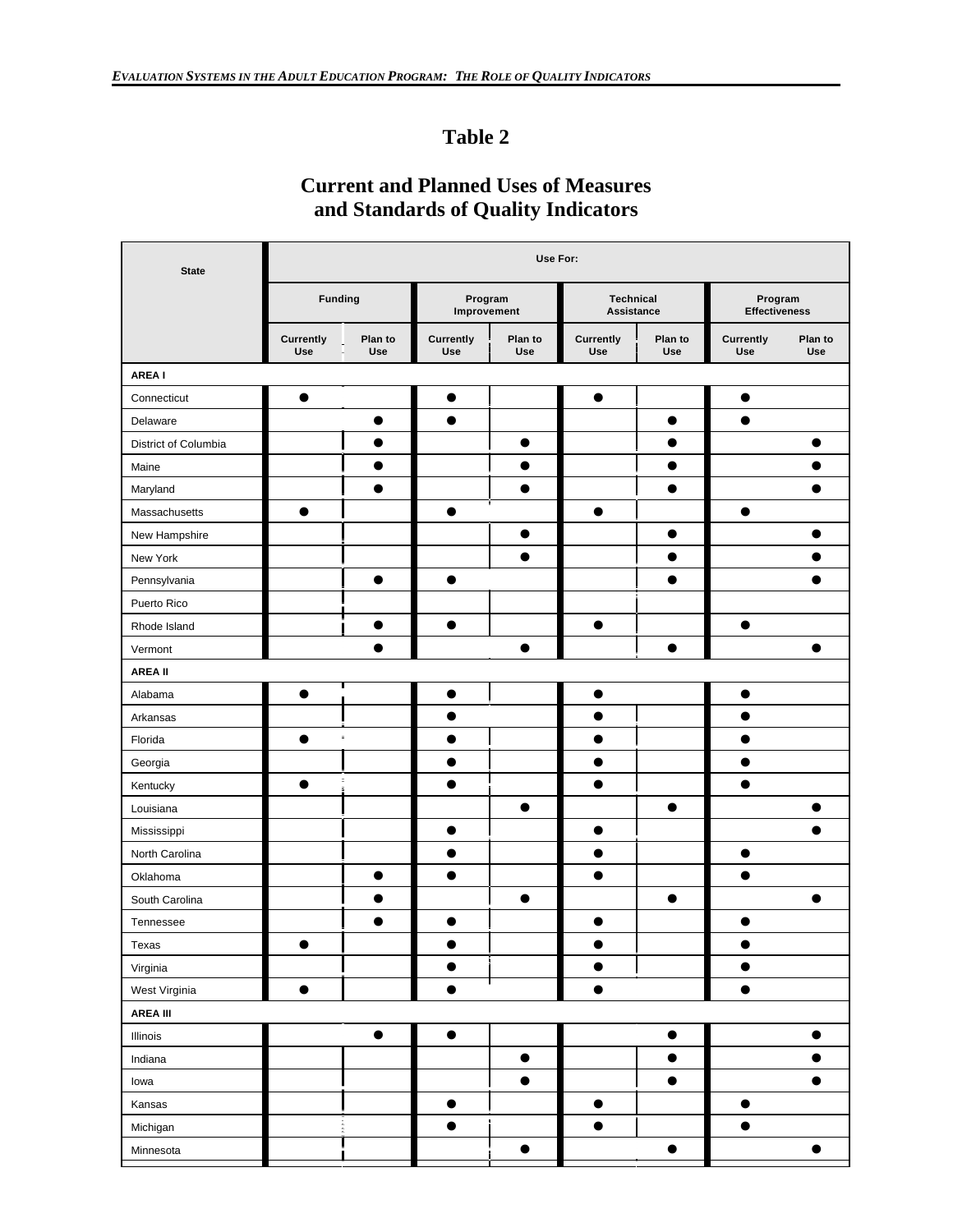# **Table 2** *(continued)*

# **Current and Planned Uses of Measures and Standards of Quality Indicators**

| <b>State</b>   | Use For:         |                       |                        |                |                                       |                       |                                 |                |  |
|----------------|------------------|-----------------------|------------------------|----------------|---------------------------------------|-----------------------|---------------------------------|----------------|--|
|                | <b>Funding</b>   |                       | Program<br>Improvement |                | <b>Technical</b><br><b>Assistance</b> |                       | Program<br><b>Effectiveness</b> |                |  |
|                | Currently<br>Use | Plan to<br><b>Use</b> | Currently<br>Use       | Plan to<br>Use | Currently<br>Use                      | Plan to<br><b>Use</b> | Currently<br>Use                | Plan to<br>Use |  |
| Missouri       | $\bullet$        |                       | $\bullet$              |                | $\bullet$                             |                       | $\bullet$                       |                |  |
| Nebraska       |                  |                       | $\bullet$              |                | $\bullet$                             |                       | $\bullet$                       |                |  |
| North Dakota   |                  |                       | $\bullet$              |                | $\bullet$                             |                       | $\bullet$                       |                |  |
| Ohio           |                  | $\bullet$             | $\bullet$              |                | $\bullet$                             |                       | ●                               |                |  |
| South Dakota   |                  | $\bullet$             | $\bullet$              |                | $\bullet$                             |                       |                                 |                |  |
| Wisconsin      |                  |                       | D                      |                |                                       | $\bullet$             | $\bullet$                       |                |  |
| <b>AREA IV</b> |                  |                       |                        |                |                                       |                       |                                 |                |  |
| Alaska         | $\bullet$        |                       | $\bullet$              |                | $\bullet$                             |                       | $\bullet$                       |                |  |
| Arizona        | $\bullet$        |                       | $\bullet$              |                | $\bullet$                             |                       | $\bullet$                       |                |  |
| California     |                  |                       |                        |                |                                       |                       |                                 |                |  |
| Colorado       | $\bullet$        |                       | $\bullet$              |                | $\bullet$                             |                       | $\bullet$                       |                |  |
| Hawaii         |                  |                       | $\bullet$              |                | $\bullet$                             |                       | ●                               |                |  |
| Idaho          | $\bullet$        |                       | $\bullet$              |                | $\bullet$                             |                       |                                 |                |  |
| Montana        |                  |                       |                        | $\bullet$      |                                       | $\bullet$             | $\bullet$                       |                |  |
| Nevada         | $\bullet$        |                       | $\bullet$              |                | $\bullet$                             |                       | $\bullet$                       |                |  |
| New Mexico     |                  |                       |                        |                |                                       |                       |                                 |                |  |
| Oregon         |                  |                       | $\bullet$              |                | $\bullet$                             |                       | $\bullet$                       |                |  |
| Utah           |                  |                       | $\bullet$              |                | ●                                     |                       | ●                               |                |  |
| Washington     |                  |                       |                        | $\bullet$      |                                       | ●                     |                                 |                |  |
| Wyoming        |                  |                       |                        |                |                                       |                       |                                 |                |  |

NOTE: Blank row or column indicates state will not use, or is undecided about using, measures or standards for this purpose.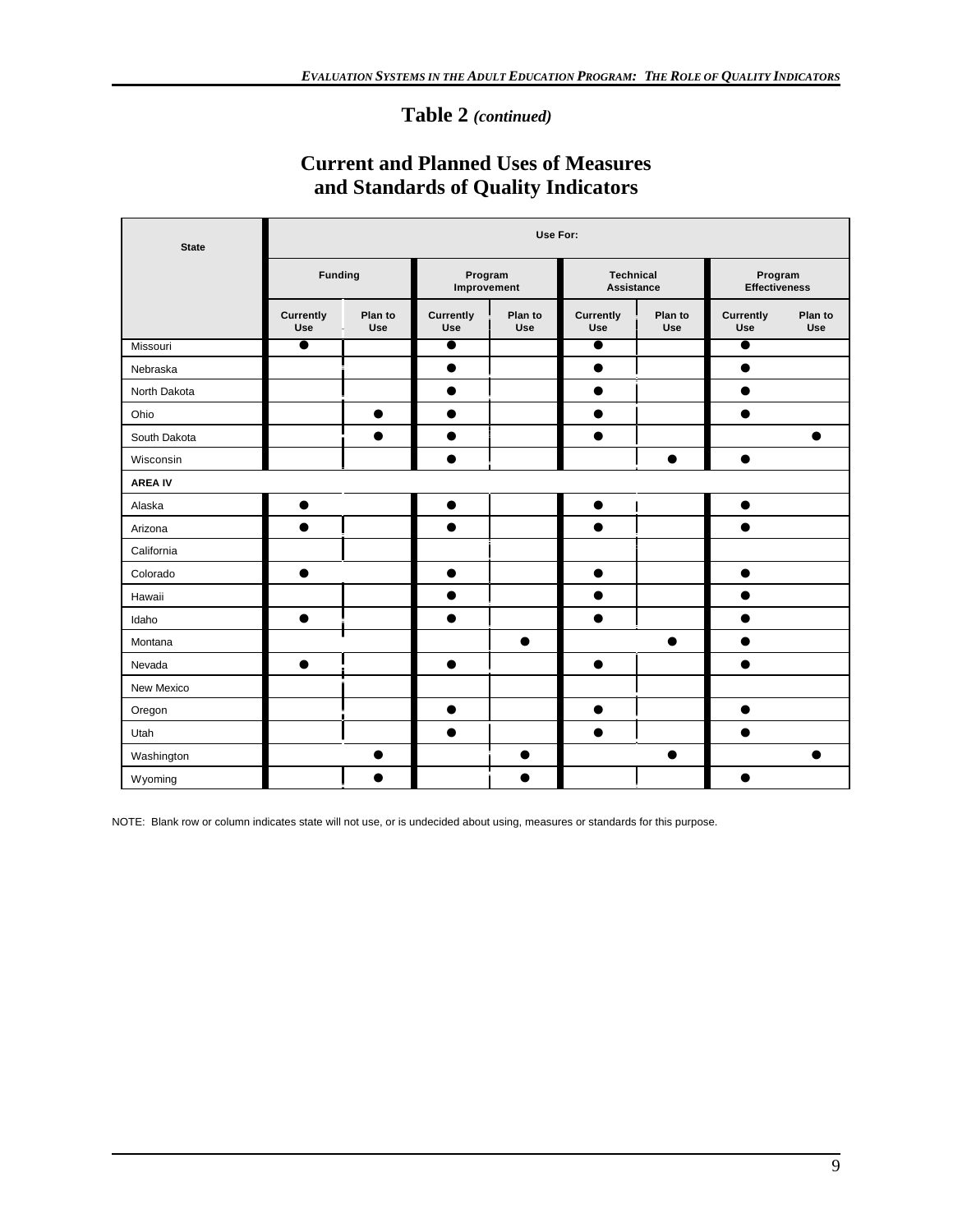# **Figure 3**

# **Number of States by Current or Planned Use of Measures of Quality Indicators**



## **Incorporation of the Indicators**

It is through the monitoring process that most states have incorporated measures of the quality indicators. States revised their monitoring instruments and self-assessment forms to include the indicator measures and assess local program quality. In accordance with Adult Education Act requirements, states monitor a minimum of 20 percent of their local programs annually in many of the same areas addressed by the quality indicators. The monitoring process usually includes a site visit by state staff that uses a structured monitoring instrument to rate the program in each area. In some states, local programs complete a self-assessment form annually and the state verifies information provided on the form during the monitoring visit.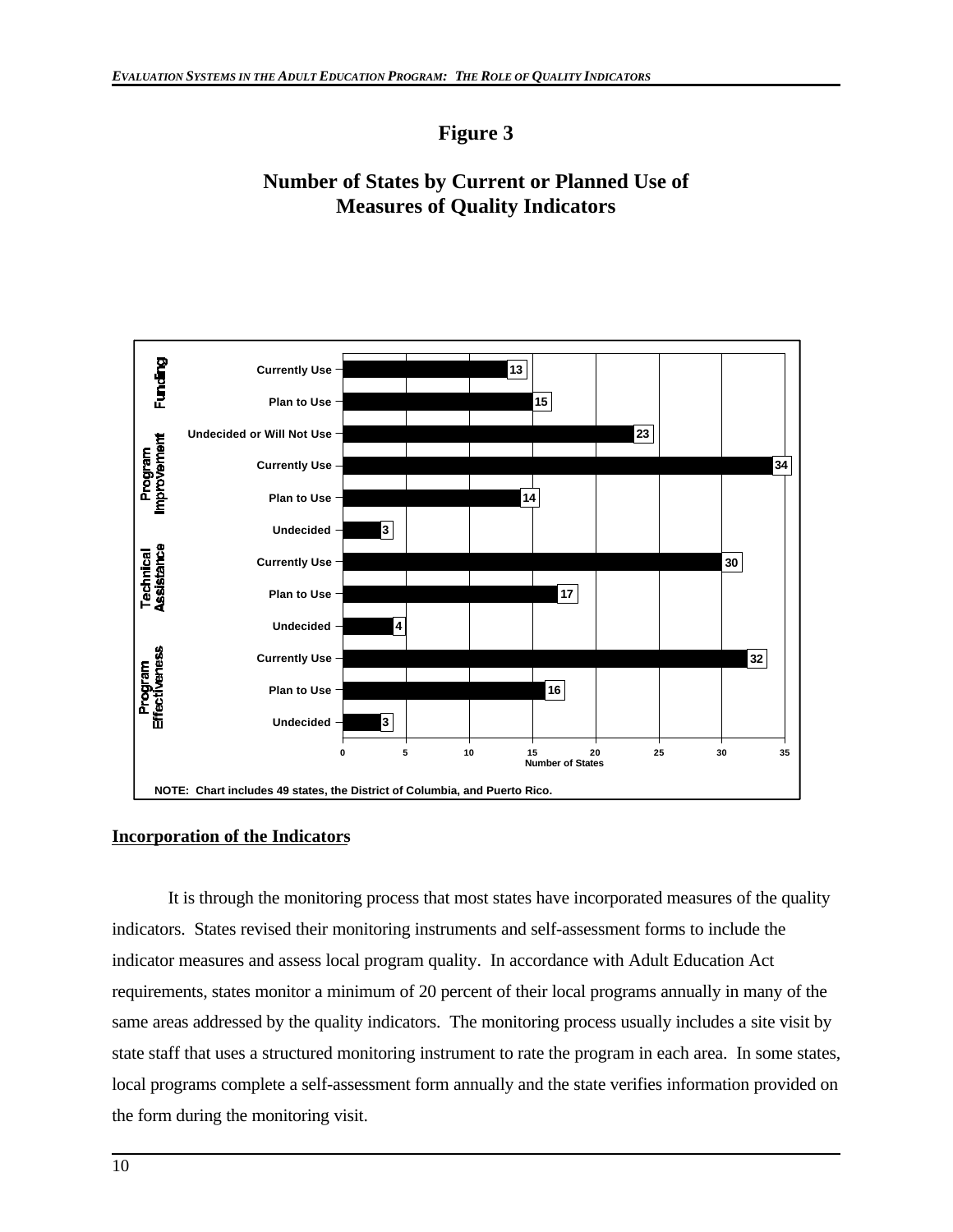Some states also collect indicator measures through a separate report submitted annually by local programs and through the application process. In this latter method, local programs provide the measures in their application for funding and the state evaluates them on how well they meet the corresponding performance standards.

## **Development of Measures and Standards**

The states contacted all developed measures and standards of the indicators in the same way: through the use of working groups and committees established for this purpose. In some states, the committees were subgroups of larger state committees working on broader state accountability and assessment issues. With few exceptions, the indicator committees were interagency, typically including representatives from labor, social service and vocational education agencies, literacy councils and workforce development boards. Some states also included local practitioners and business leaders.

After developing draft measures and standards, the committees typically presented them to local program providers for comment and made revisions based on these comments. Several states then pilot tested the measures in a cross section of local sites before implementing the measures statewide. The usual time from development to implementation of the measures was one to two years.

#### **Impact on State Accountability Systems**

State directors uniformly noted that the measures and standards development process had a strong positive impact in their states. The main advantage identified was that the process raised awareness of program quality issues and gave state and local staff the opportunity to define and reach consensus on the characteristics of effective program operation. Measures and standards give direction and focus to program evaluation and provide programs with a way to evaluate themselves and work toward excellence, according to several state directors. By defining how they will be evaluated, the state also has made a statement on what programs should try to accomplish.

Another benefit to the process noted by several states was that local programs now know how to approach accountability issues in a serious way. This skill will help program staff explain their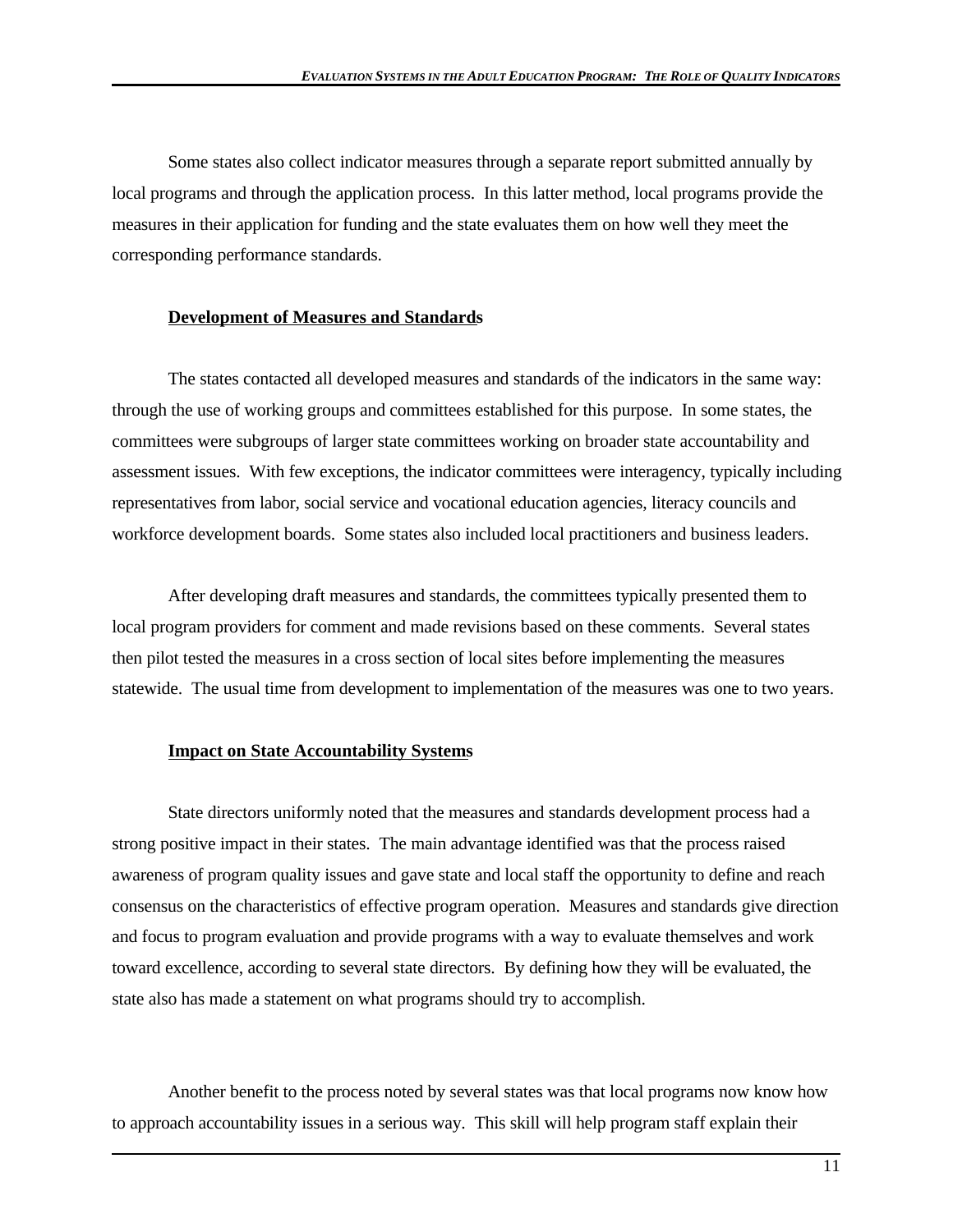program to outside agencies and audiences, and enables them to demonstrate program effectiveness more clearly. One state director noted that this skill will be a great asset in the current political environment, where the ability to demonstrate quality and positive results is essential to program survival.

## **Making the Process Work**

The essential ingredient to successful implementation of the indicator measures and standards is broad inclusion of local programs in the development process. Most state directors emphasized that the success of the effort hinges on grass-roots support of the system. Local program involvement in development and review of the measures and standards ensures buy-in, support and understanding of the purposes of the indicators and the evaluation review process. Other factors cited as important include maintaining on-going communication with local programs, field testing the measures with staff that will be responsible for collecting and reporting the information and basing performance standards on research.

Once the measures and standards are developed, state and local staff that will be using them need to understand how to collect the measures, the purpose of the measures and how the state will use the information. Consequently, several state directors noted that professional development and training to staff is another essential, if sometimes overlooked, aspect of the process. The states contacted devoted time to explain the measures and standards at their state conferences.

The appendix to this report provides a detailed summary of the development and implementation experience of six states - Arkansas, Colorado, Connecticut, Iowa, Kentucky and South Dakota – that have innovative uses of indicator measures and standards. Included with the summaries are samples of the measures and standards used by each state.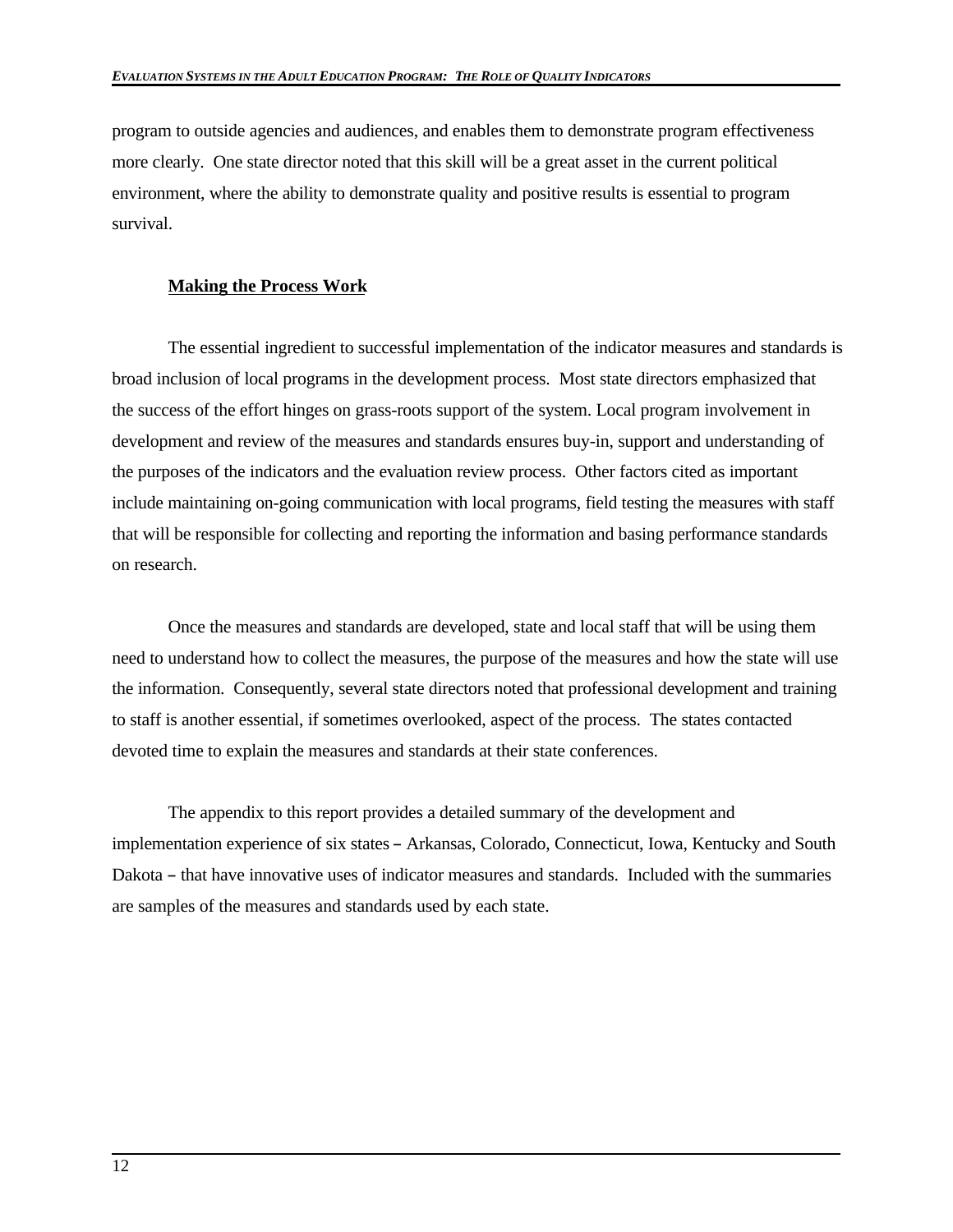## **Conclusion: Unique Aspects of the Implementation of Quality Indicator Measures**

The implementation of indicator measures and standards is not unique to adult education programs. Most federally funded programs now have requirements for using quality measures and standards to demonstrate their effectiveness. For example, the most established and perhaps well known accountability system among federal programs is the performance standards system required by the Job Training Partnership Act (JTPA). Other programs that have formal performance measure requirements include vocational education programs, Food Stamp Employment and Training Programs and Job Opportunity and Basic Skills Programs.

While the existence of formal accountability system is not unusual, the way the adult education quality indicator system has evolved distinguishes it in the following significant ways from similar initiatives.

**Voluntary implementation.** Unlike the accountability systems of other programs, the implementation and use of measures and standards of quality indicators is not mandated by federal regulation. The only formal requirement is for states to develop indicators and incorporate them into the state's evaluation procedures. On their own, states have adopted DAEL's indicator framework to develop measures and standards and to use them as the basis for a formal system of program accountability.

**Focus on program operation and instruction** Many accountability systems measure only participant outcomes. For example, JTPA performance standards assess participant employment, wages and employment retention. While the indicators in adult education also address student outcomes, other indicators address a wide range of program variables, including program planning, quality of curriculum and professional development. These indicators specifically identify elements of quality related to the content and operation of programs. Student outcomes are not ignored – DAEL's model indicators include two indicators of student outcomes and most states have several measures of participant learning and advancement in the program – but adult education's specific focus on program elements in its accountability system is unique. This programmatic focus also goes beyond the legislative requirements for the indicators.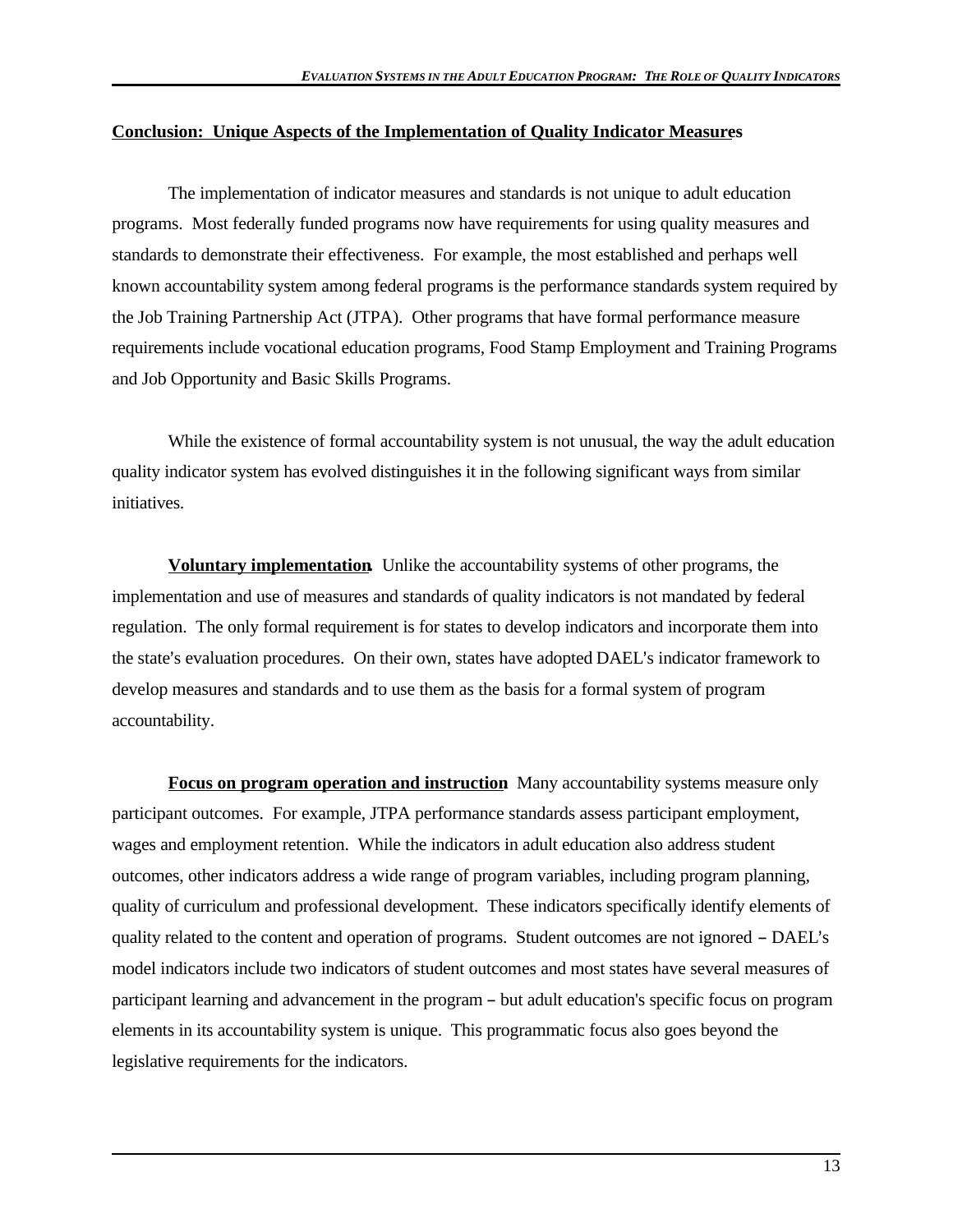**State use of the indicators.** Unlike other federally funded programs, there are no requirements for states to report the indicator measures or standards to the federal government. Measures are also not used at the national level. By legislative design, the quality indicators are for use by the *states* for evaluation of local program effectiveness. States have complete latitude to use the indicators to best meet their needs.

**Interagency involvement in development of measures and standards**. Most states have developed their indicators and associated measures and standards in collaboration with other service agencies. Committees assigned the task of developing the measures typically include representatives from agencies that have a stake in adult education – employment and social service agencies, literacy councils and even business and industry. The interagency involvement at this level is not typical of other federally funded programs.

The quality indicator system has become the guiding framework for states in their efforts to define program quality and to hold programs accountable. Indicator measures and standards have also given programs the tools to demonstrate the value of their programs to students, other agencies and consumers of adult education services. Through their efforts developing quality indicator systems, adult education programs have become leaders in the movement toward demonstrating the value of publicly funded education and human service programs.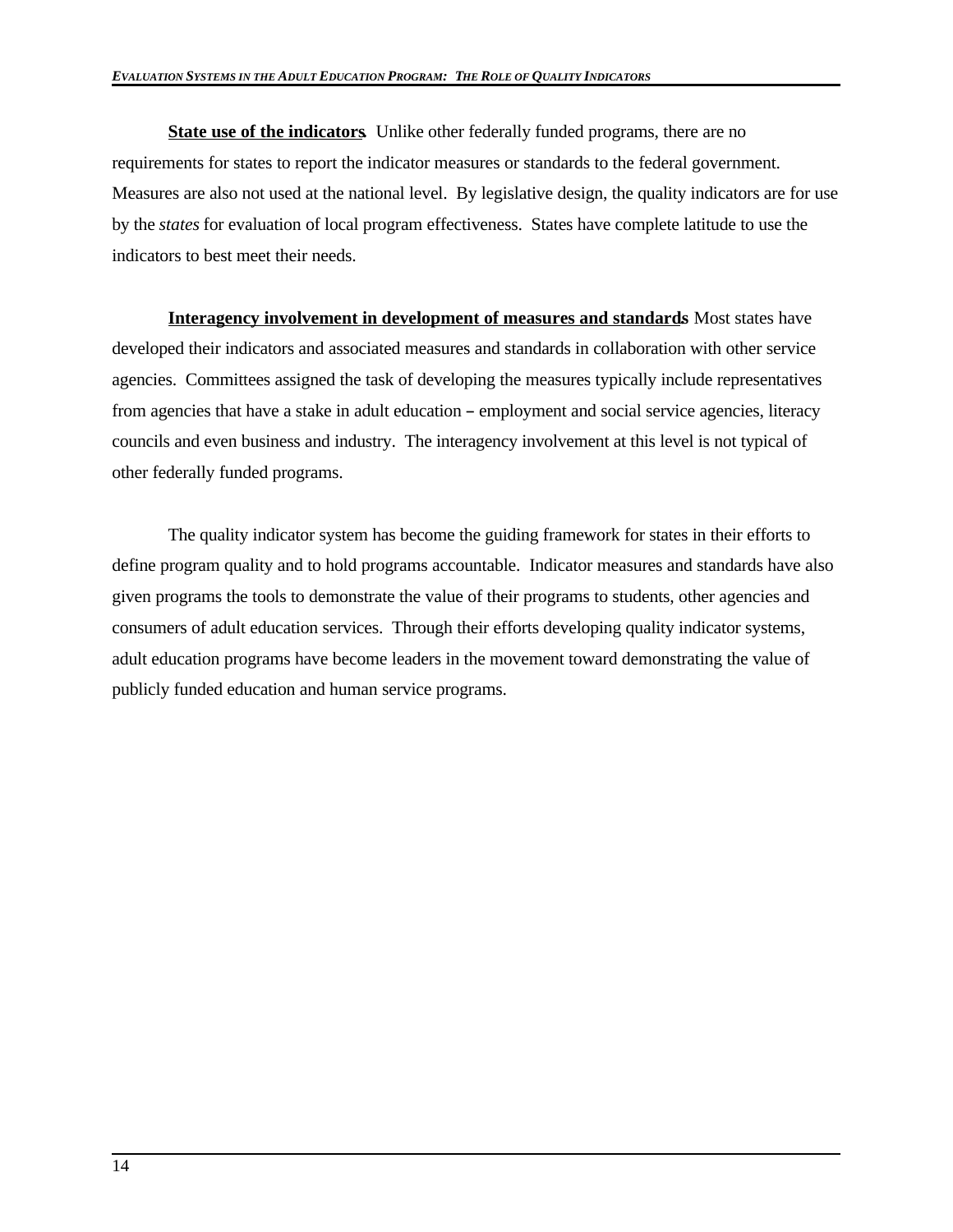# **APPENDIX**

State Indicator Measurement Procedures:

- $\blacksquare$  Arkansas
- Colorado
- $\blacksquare$  Connecticut
- $\blacksquare$  Iowa
- $\blacksquare$  Kentucky
- South Dakota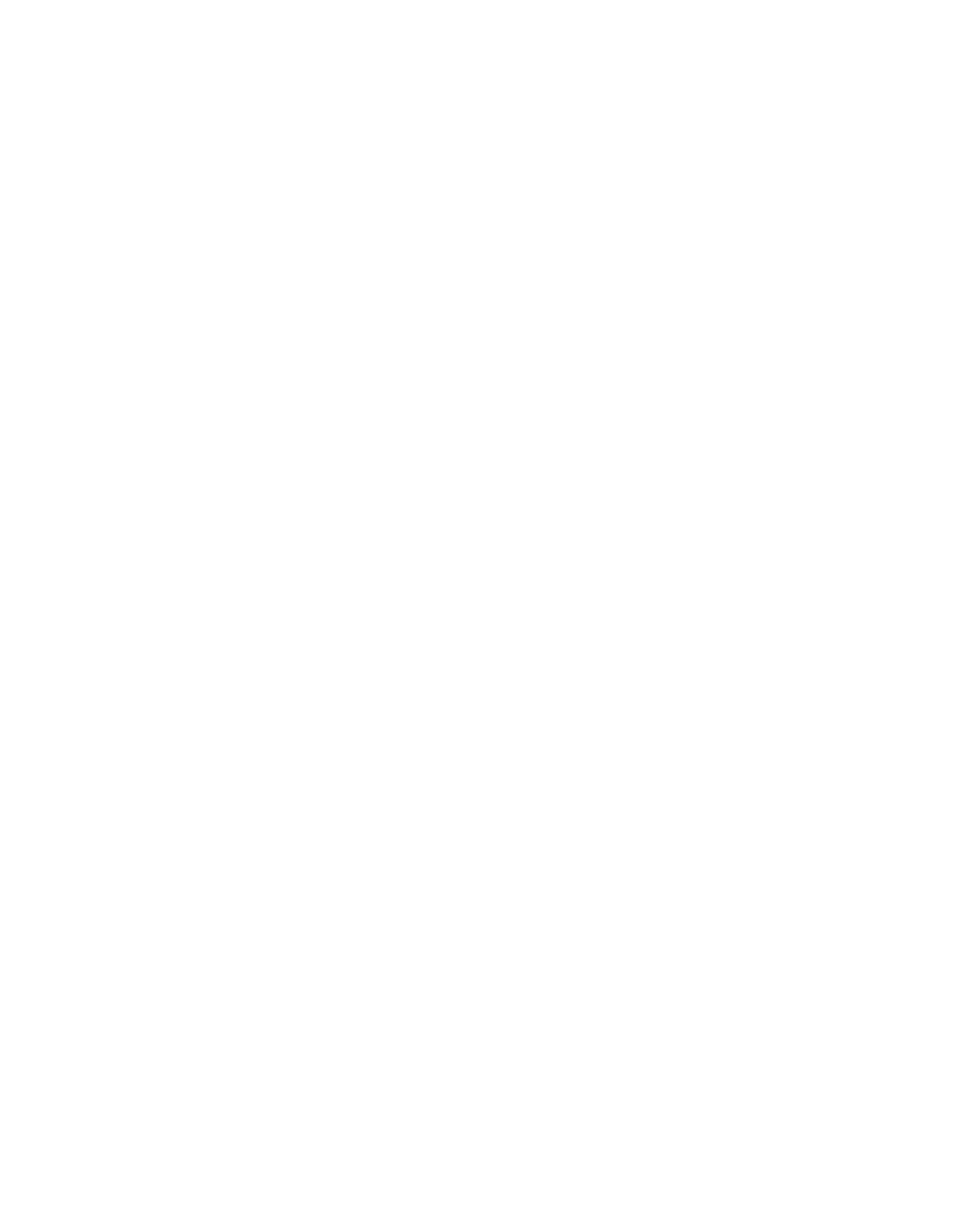## **ARKANSAS**

Arkansas incorporates measures and standards of the quality indicators as part of its local program monitoring process. A peer review team visits about one quarter of local programs annually and assesses program performance in program planning, administration, curriculum and facilities, staff development, recruitment, retention and educational gains. The program receives from zero to two points for each performance standard, except for student educational gains standards, where a scale of zero to four is used. After the monitoring visit, the state office sends a letter informing the program on where it stands in each area, and if below standard, areas of improvement needed. Although there is only one formal monitoring visit every four years, each program receives an annual follow-up visit from state staff .

The state uses indicator measures to identify local programs that need technical assistance, to promote program improvement and to demonstrate program effectiveness. The measures are not tied to funding.

#### **Development of the Measures and Standards**

A state committee, consisting of state adult education staff, local program practitioners and state literacy council staff, developed the measures and standards for the indicators. Local programs across the state reviewed the initial draft of the measures and state and local staff pilot-tested the monitoring instrument in 26 local programs before it was finalized. After its first year of use, the state further refined the instrument.

#### **Impact on State Accountability System**

The indicator measures have improved the overall quality of local programs, according to the state adult education director. Programs now have better planning; improved administration, as measures by the quality of annual statistical information reported to the state; and better coordination with other agencies. State monitoring teams have also noticed improvement in program quality among community-based organization providers and in volunteer programs.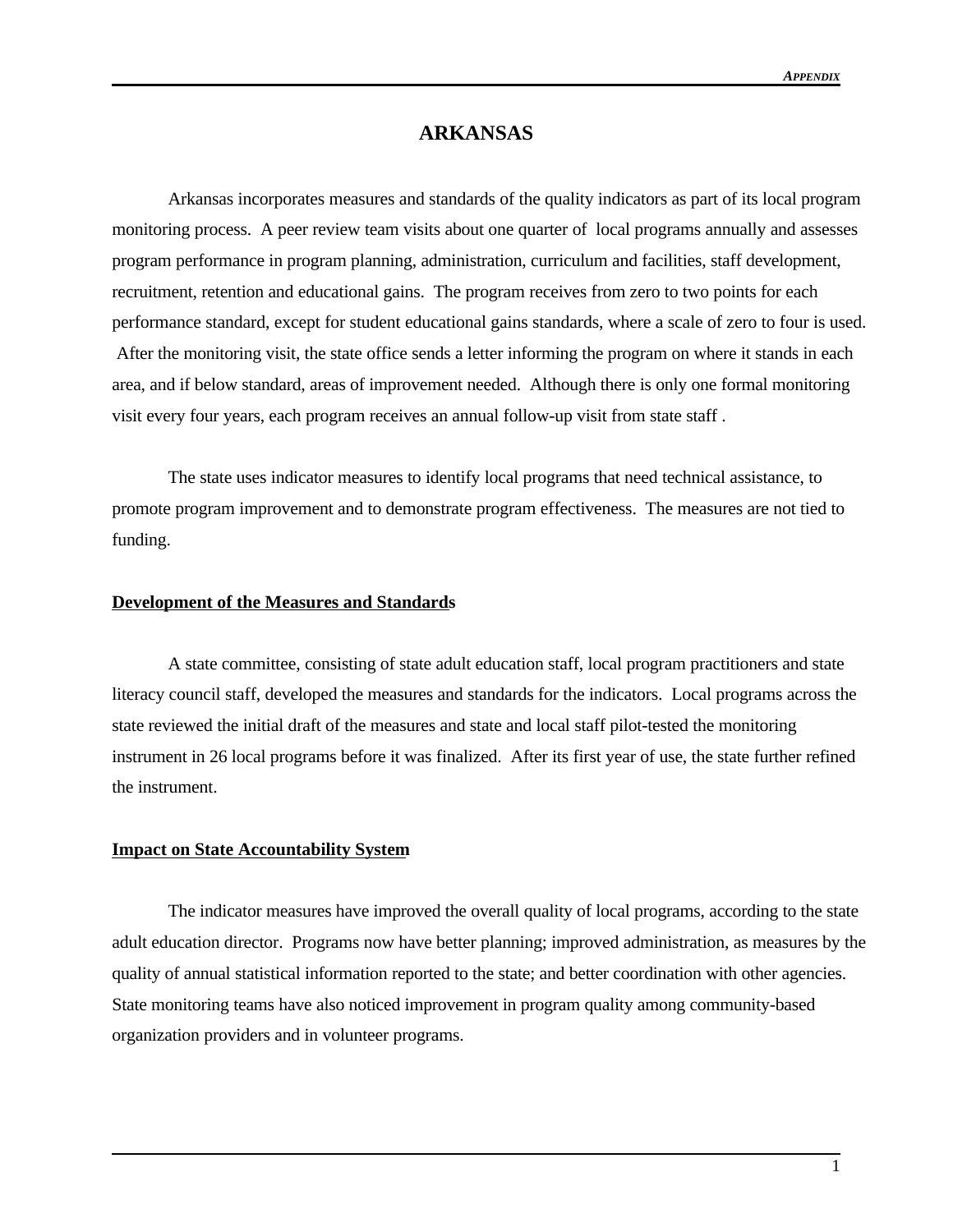The indicator measurement process has also helped defined the meaning of quality programming for local providers and the raised awareness of quality issues. Program staff now has a better understanding of how to improve their programs.

#### **Making the Process Work**

Key to the success of implementing indicator measures and standards was involvement and buy-in of practitioners. It was essential to include local program staff in all aspects of the development process and to have ongoing communication and feedback from them. Pilot-testing of the measures in local programs was also important to understanding and acceptance. Successful implementation also required the involvement in the development and pilot testing of staff who will use the measurement instrument.

#### **Contact**

Garland Hankins Deputy Director Vocational/Technical Education Division Department of Education Little Rock, AR 72201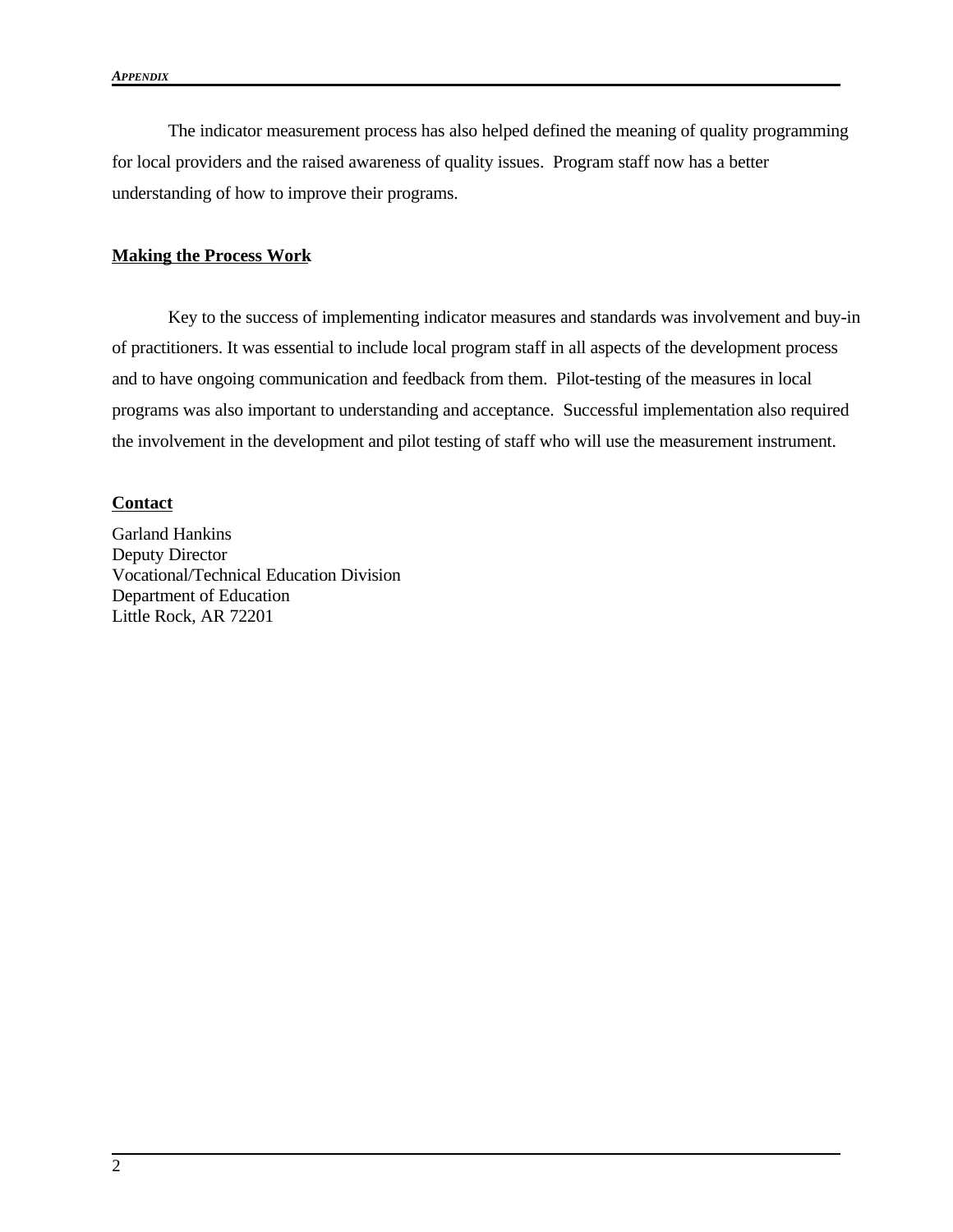## **COLORADO**

Colorado collects indicator measures in three ways: through its monitoring procedures, on the program application, and through an annual report. Peer review teams use the state of monitoring instrument, which was recently revised to collect indicator measures, in their annual review of approximately one-third of local programs. The instrument includes measures of educational gains, program planning, curriculum and instruction, staff development, support services, recruitment, retention, administration and facilities. On each performance standard, the program is assessed according to whether it does or does not meet the standard, exceeds the standard, or whether the standard does not exist for the program. Some of the more stable program measures, such as program planning, are also addressed in the program's application for funding. At the end of each program year, local programs submit a report that addresses the student outcome and recruitment measures.

Besides using the indicators for program effectiveness, program improvement and to identify technical assistance needs, the state uses indicator measures in its funding decisions. If a program fails to meet performance standards, it is given a year to improve. If the program fails to improve during that time, it can no longer receive state funds. The main problem programs have had in meeting standards have been in documenting student progress.

#### **Development of the Measures and Standards**

A task force of state staff, local program directors and teachers reviewed the indicators and developed draft measures. The program directors and teachers then presented these measures to their programs for comment and the full committee then revised the measures. The task force presented the final measures to all programs at the annual state conference. The development process lasted about 18 months.

#### **Impact on State Accountability System**

The main benefit of the indicator measurement system is that local programs are now well versed in program accountability issues. Because of their participation in this process, program staff understands how to describe program quality and can demonstrate program effectiveness. Since staff can now speak the language of accountability, they are in a better position to fight for continued funding. This ability to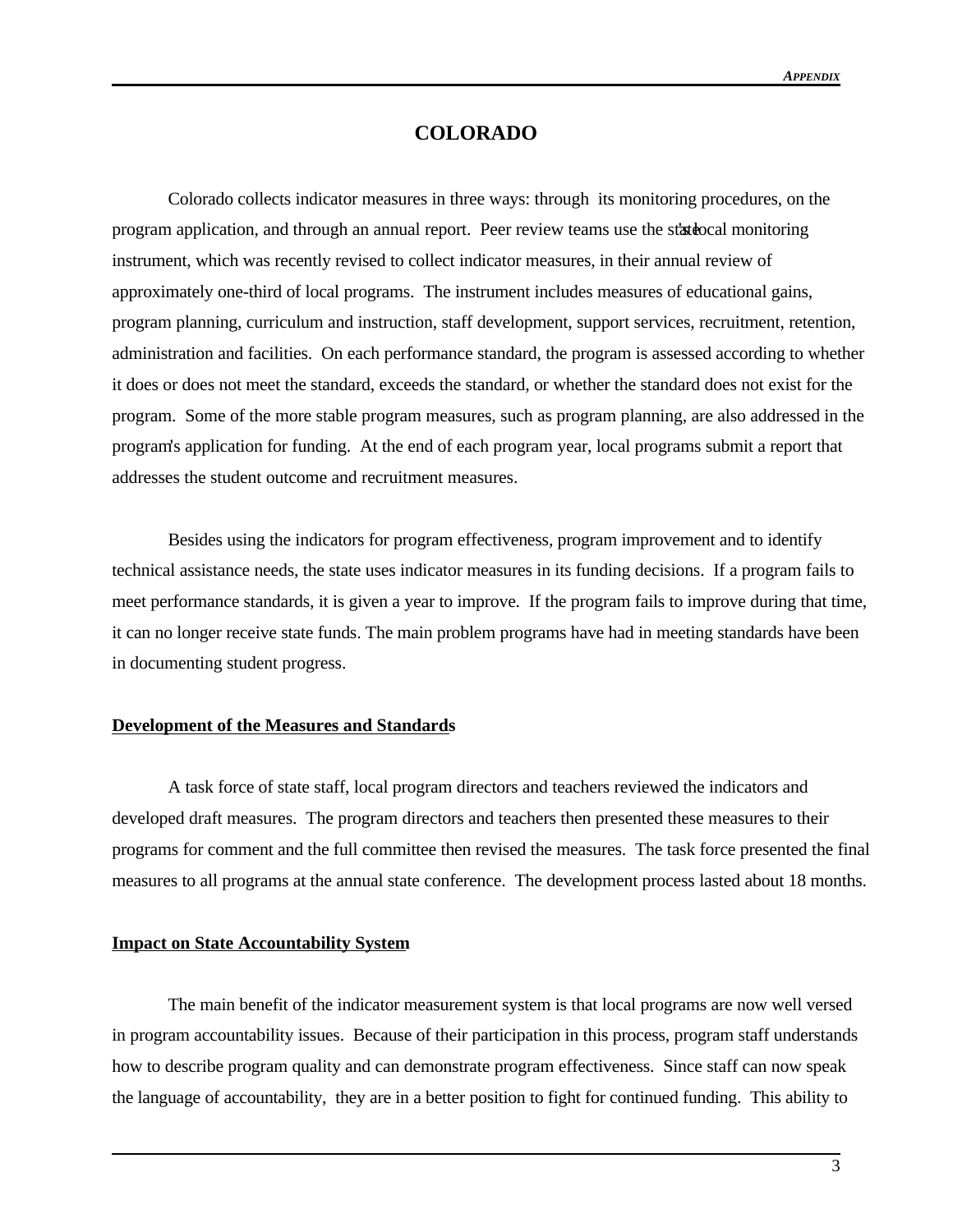sell their programs puts adult education in a good position in a block grant system, according to the state director.

## **Making the Process Work**

The measures and standards development process was a success due to the integral involvement of practitioners. Keeping them informed and giving them credit for their contributions, was key to their buyin and support for this system.

## **Contact**

Dian Bates State Director Office of Adult Education Colorado Department of Education Denver, CO 80203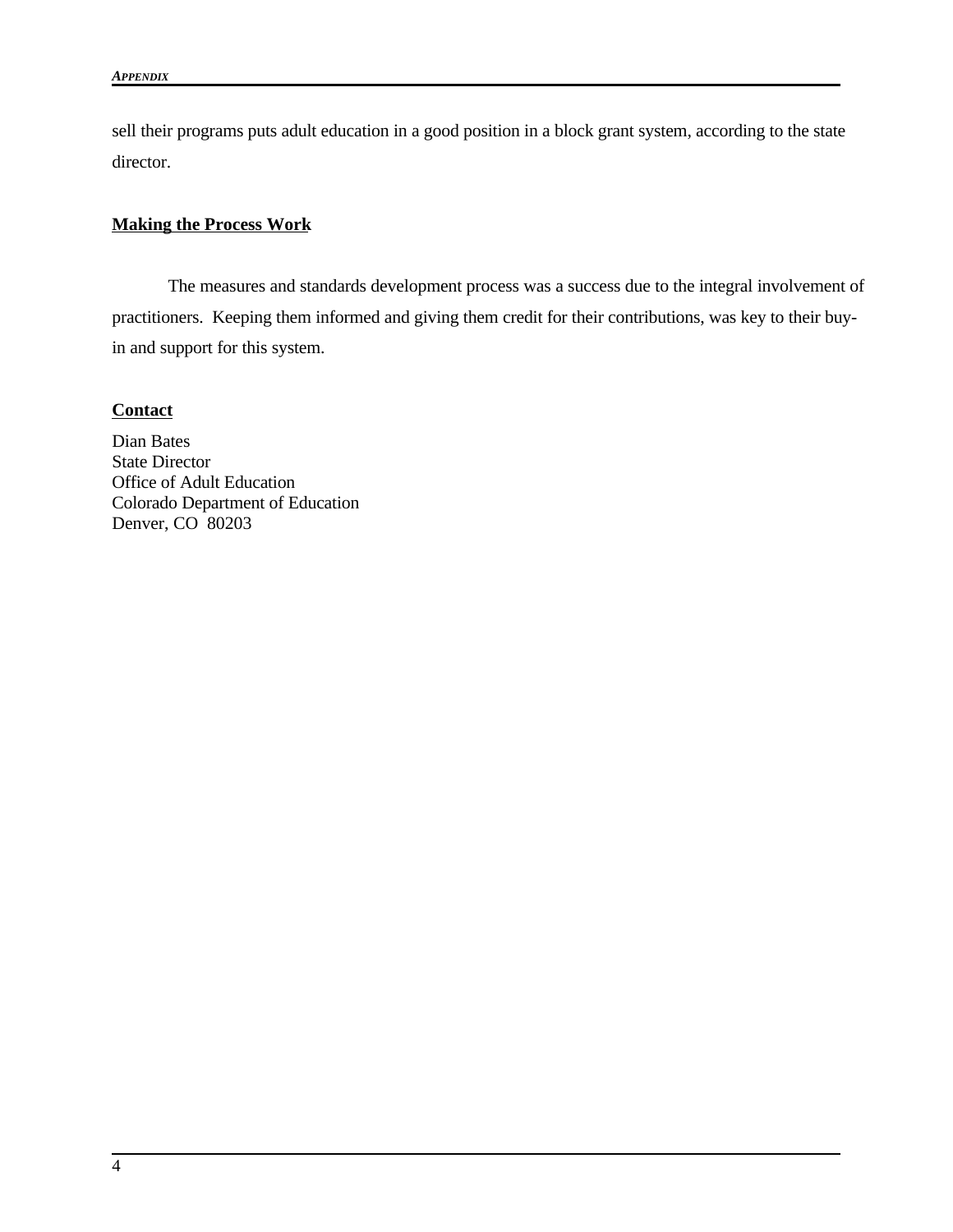## **CONNECTICUT**

Connecticuts indicator measures are incorporated into its program monitoring instrument. Local programs first complete the monitoring form themselves, and a multi-agency team then reviews programs annually. The measures in the instrument assess the program in the areas of program planning and operations, recruitment, retention, educational gains, curriculum and instruction, support services and staff development. Some of the educational gains and retention measures test scores and attendance are taken from the states management information system for each program.

The state uses the indicators to demonstrate program effectiveness to other agencies and audiences within the state and for program improvement. If a program falls below standards, the state targets technical assistance to the program in the deficient area. If the program does not make a good faith effort to correct its problems, funding can be reduced or eliminated. Connecticut wo year funding cycle for local programs strengthens the state ability to affect changes.

#### **Development of the Measures and Standards**

An interagency committee with representatives from labor, social services, local school districts, the workforce development board, business and state education staff developed the measures and standards for the indicators. A draft of the measures and standards was presented to local programs for comment prior to completion.

#### **Impact on State Accountability System**

The indicator measures and standards development process has served the state well by clearly defining the expectations for program quality and systematizing the state valuation activities. An added advantage is that local programs are now better prepared to describe their activities and report outcomes to outside agencies. Programs are better prepared for interagency collaboration, which will become increasingly important in the current programmatic environment.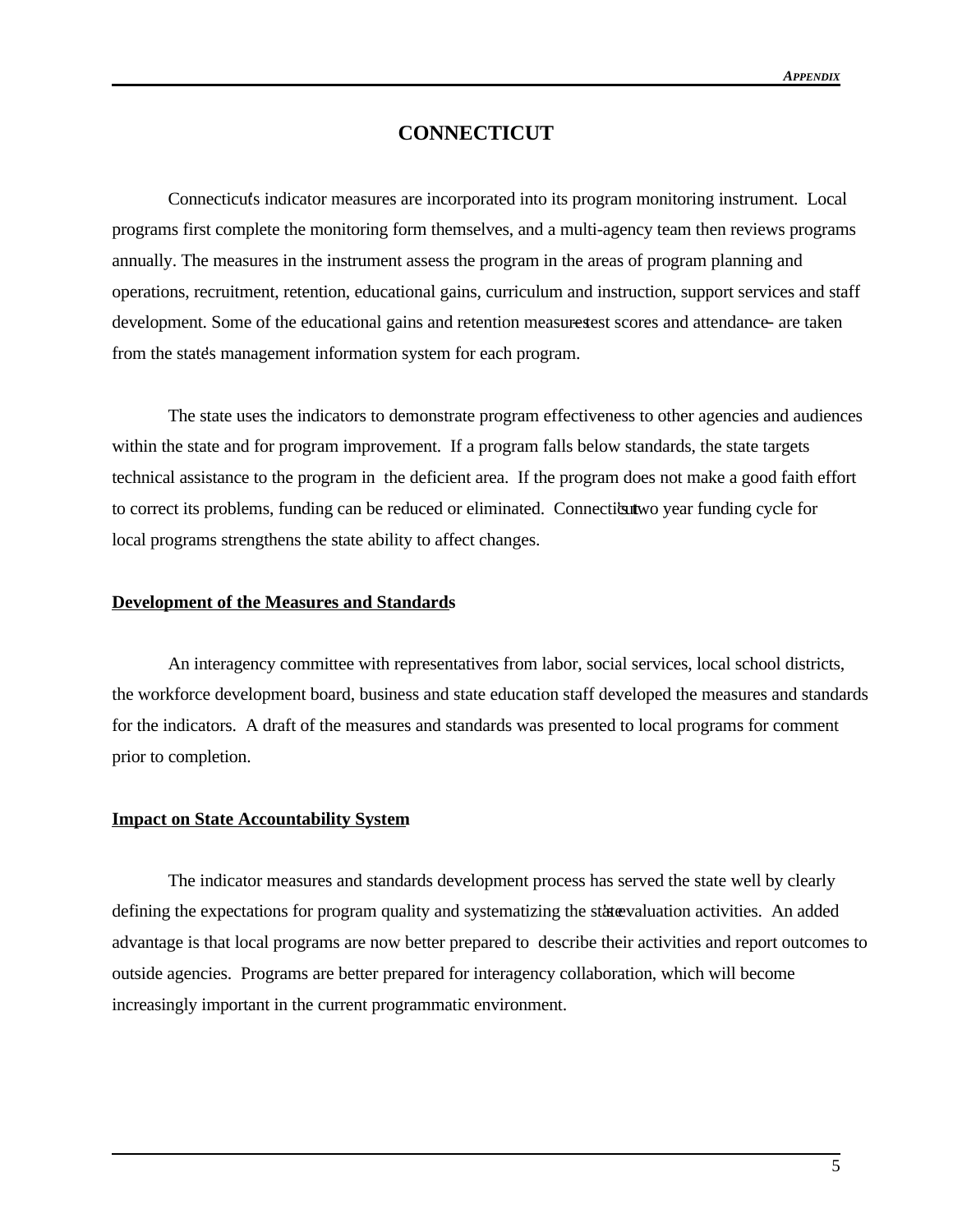## **Making the Process Work**

The interagency involvement and collaboration contributed substantially to the success of the measures and standards development process. This broad involvement promoted understanding and acceptance of the evaluation system.

## **Contact**

Roberta Pawloski Chief, Bureau of Adult Education and Training Division of Educational Programs and Services Department of Education Middletown, CT 06457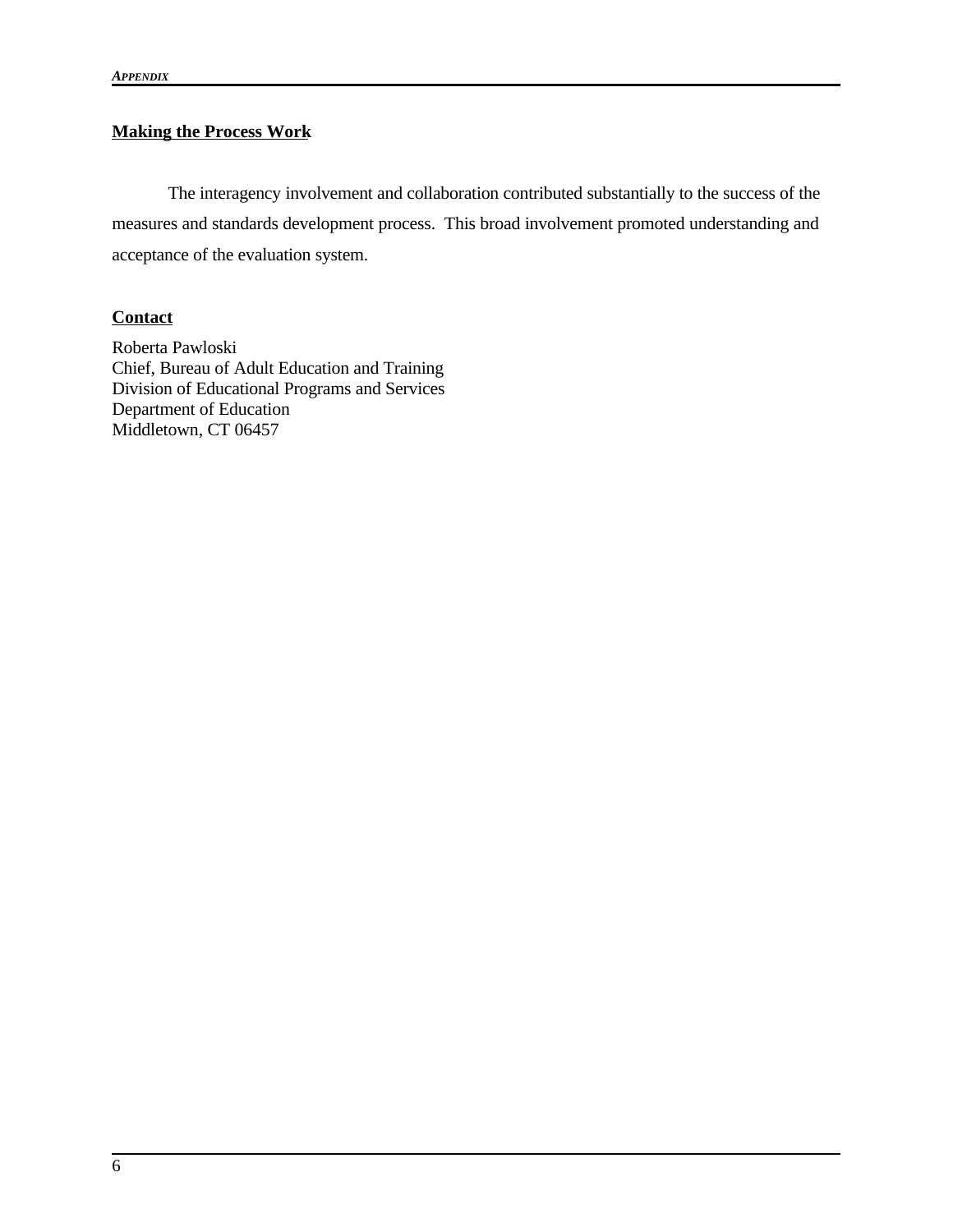## **IOWA**

Iowa translated many of its quality indicators into benchmarks to assess whether the state  $5$ community colleges, which provide adult education instruction, are achieving long-range strategic goals. The state established a total of 29 benchmarks in the areas of educational gains, program planning, curriculum and instruction, staff development, support services and recruitment/retention. Each benchmark describes a measure and a target for the year 2000 and a second target for 2005. For example, for educational gains, one benchmark is the Percentage of adults 18 years and over who have attained a high school or equivalent diploma: 85% for 2000 and 90% for 2005. The state designated 16 of the benchmarks as "core" benchmarks to identify the basic values inherent in the adult basic education program. The benchmarks will be used to guide program policy and priorities, demonstrate program effectiveness and quality and to identify areas needing continued improvement through technical assistance.

The state will obtain the benchmark measures from multiple sources. Student educational gains, for example, will be drawn from the state management information system. Many of the program measures, such as for the planning process, will come from program monitoring. Broader measures, such as the overall literacy levels in the state, will require the state to conduct research studies to assess progress. The benchmark system has just taken effect in 1996 and will be monitored annually by the state education office.

#### **Development of the Benchmarks**

The state used the same committee that developed the quality indicators, measures and standards to develop the benchmarks. The committee, was composed of state education staff and the basic education coordinators of the states community colleges. Separate subcommittees worked on each benchmark.

#### **Impact on State Accountability System**

With its development of benchmarks, the adult education program is at the forefront of the program accountability process in Iowa. The benchmarks clearly communicate to other agencies and audiences what adult education is doing, its direction and what it plans to accomplish. The benchmarks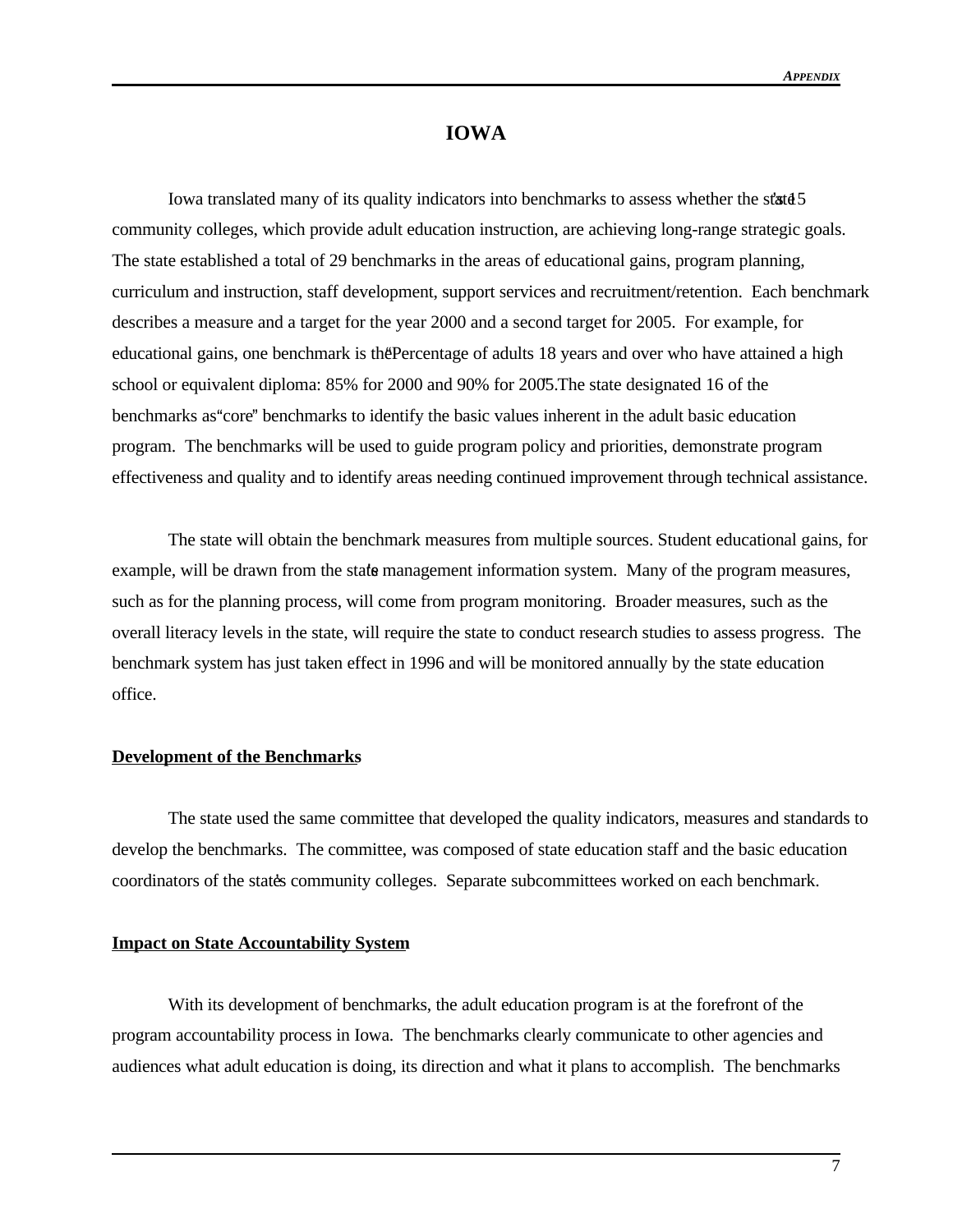also help the local programs deal with their college administration in explaining the program and maintaining its visibility.

## **Making the Process Work**

Local program coordinators themselves, in collaboration with the state, developed the indicators and benchmarks. This local involvement insured the understanding and acceptance of the measures and standards, as reflected in the benchmarks. Iowa unique research base of information about student outcomes and its state literacy survey data enabled it to develop empirically based standards and benchmarks that are defensible and credible.

## **Contact**

John Hartwig Evaluation Consultant Division of Community Colleges and Workforce Preparation Iowa Department of Education Des Moines, IA 50319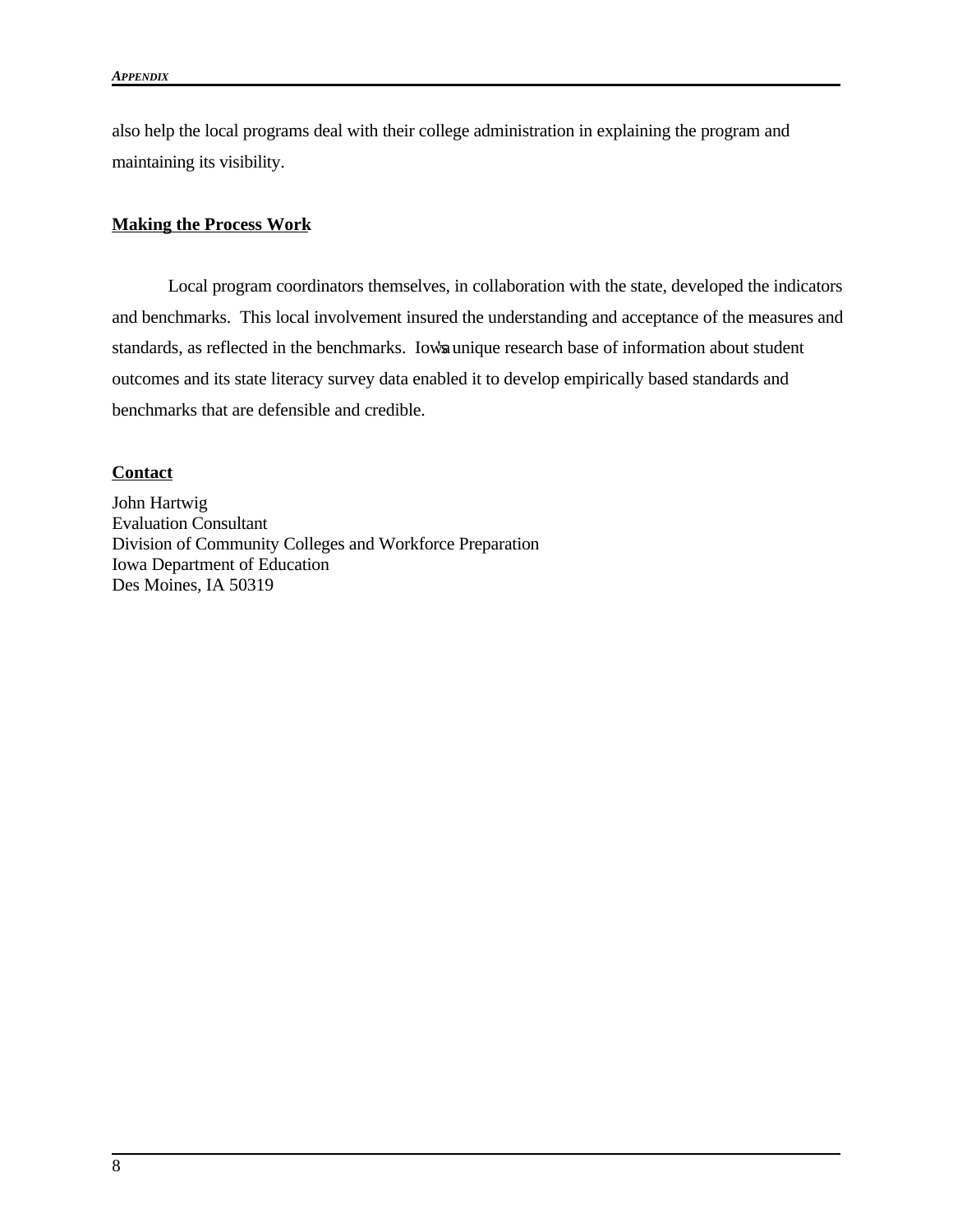## **KENTUCKY**

Kentucky measures its indicators of program quality in two ways: through a self-evaluation that each local program performs annually and more formally through a program compliance review, conducted annually on one-third of programs by peer review teams. Indicator measures and standards assess educational gains, program planning and evaluation, curriculum, instruction and instructional setting, professional development, support services, recruitment and retention using a three point scale of excellent, satisfactory or needs improvement.

Programs that fall below standards must develop a program improvement plan and are provided technical assistance from state staff to implement the plan. If the programs ubsequent improvement is not satisfactory, the program can lose its state funding. The state also uses the measures and standards to identify strengths and weaknesses in the state delivery system.

#### **Development of the Measures and Standards**

A committee of practitioners, staff from community organizations, state education staff and state literacy personnel developed Kentucky indicators measures and standards. The committee first established the indicators and distributed them to local programs. About a year later, the measures and standards were developed and implemented.

#### **Impact on State Accountability System**

The quality indicators have given direction and focus to the state and local programs in defining the goals and purposes of the adult education program. The measures and standards have helped the state identify and focus technical assistance activities to programs to improve the statewide system. The local programs can use the indicators as a tool to evaluate themselves and move toward excellence.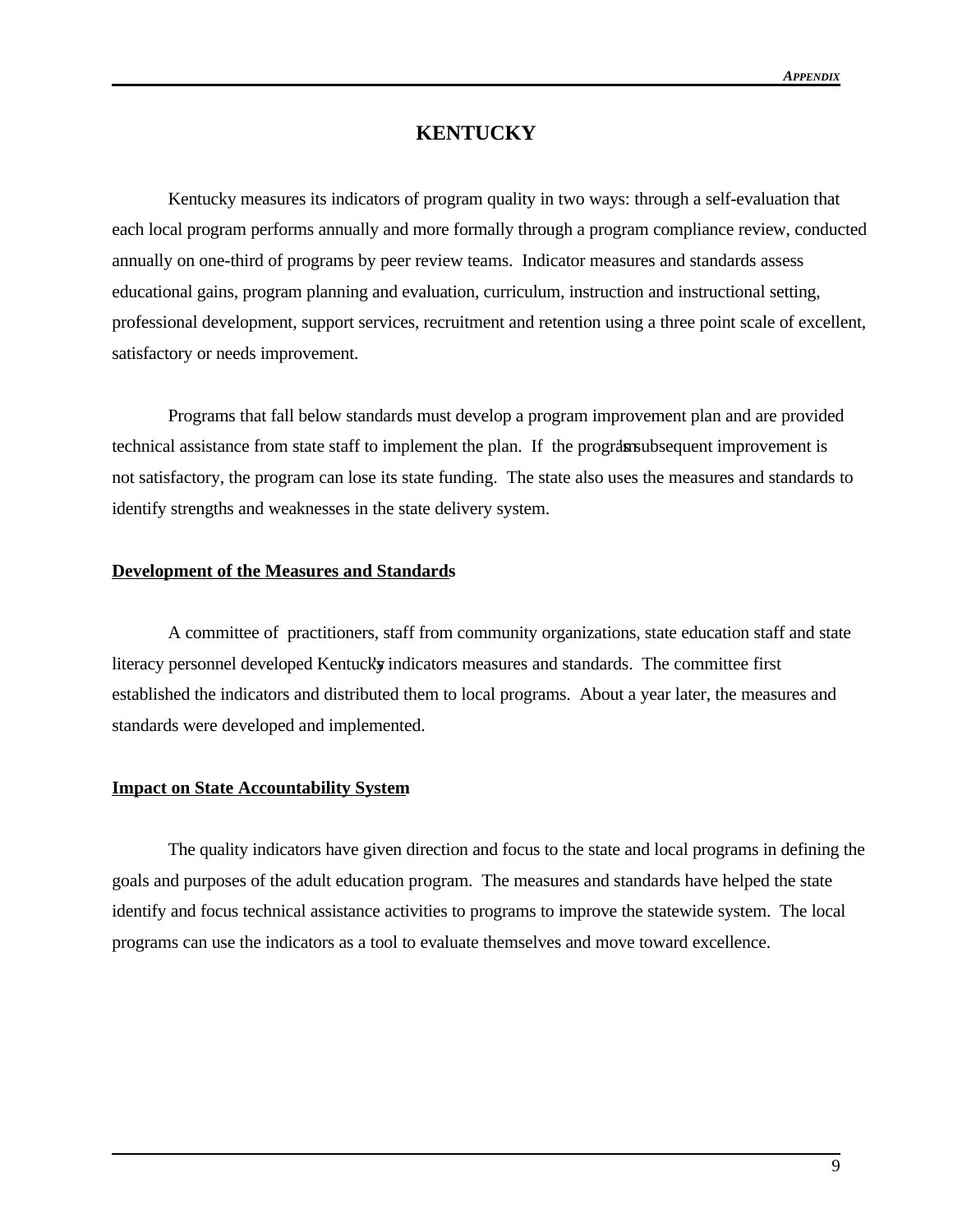# **Making the Process Work**

The key to the success of the indicator development process was the involvement and input from local programs. The grass roots nature of the project promoted buy in and acceptance of the measures and standards.

## **Contact**

Teresa Suter Commissioner Department for Adult Education and Literacy Cabinet for Workforce Development Frankfort, KY 40601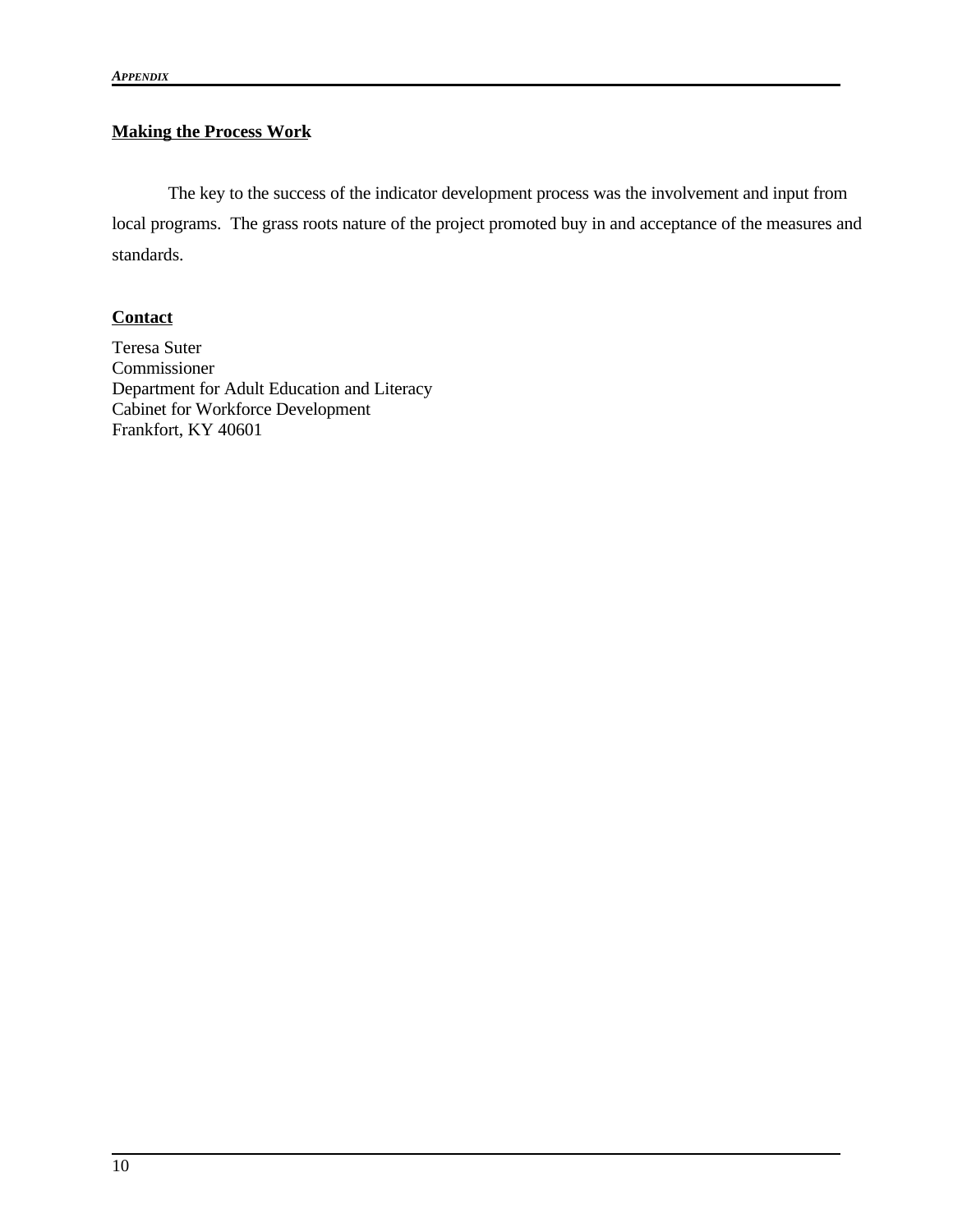## **SOUTH DAKOTA**

South Dakotadeveloped a self-assessment instrument to measure quality indicator measures and standards. All local ABE programs complete the self-assessment annually. The state also conducts an onsite review of a random sample of 20 percent of local programs annually. The self-assessment addresses the indicators for educational gains, program planning, curriculum and instruction, staff development, recruitment and retention. For each performance standard, programs indicate whether they achieved the standard, the plans they have to improve quality, the timeline for making improvements, the person responsible for making the improvements and the technical assistance they will need to achieve their goal.

Programs are not required to address all of the standards, but select the areas where they want to develop their program further. Local programs can then request technical assistance from the state, which may be provided through inservice training, staff development training or visits from the state office. Although currently the state uses the measures and standards as a program improvement and technical assistance tool, funding decisions may be based on program and student progress measures in the future.

#### **Development of the Measures and Standards**

A state work group composed of the state adult education director; local practitioners; representatives from labor, vocational education and higher education; and the directors of the state literacy council and lifelong learning council developed the measures and standards, as well as the self assessment instrument. The development process took about a year.

## **Impact on State Accountability System**

The major benefit of the measures and standards is that it allows program staff to select the areas where they want their program to improve. The self assessment instrument then gives them the tool for understanding how to make the improvements. The process also makes programs aware that technical assistance is available and encourages them to view the state office as a resource. Another benefit is that the educational gains measures emphasize to programs the importance of student learning gains in demonstrating program effectiveness.